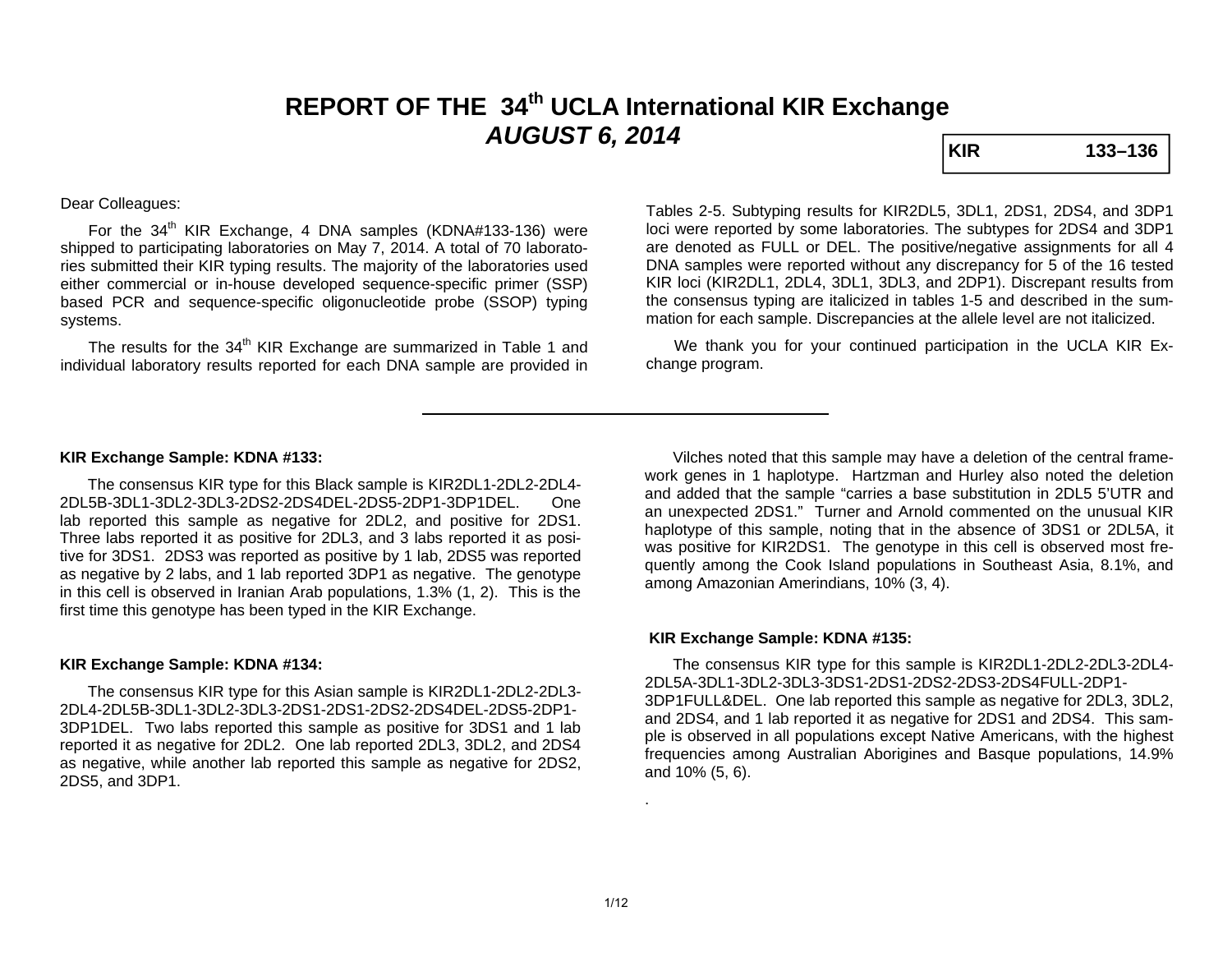### **KIR Exchange Sample: KDNA # 0136:**

The consensus KIR type for this Asian sample KIR2DL1-2DL2-2DL3- 2DL4-2DL5B-3DL1-3DL2-3DL3-3DS1-2DS2-2DS3-2DS4FULL-2DP1-3DP1FULL&DEL. Two labs reported this sample as negative for 2DL3, 2 reported it as negative for 2DL5, and 2 reported it as negative for 3DS1. KIR2DS3 was reported as negative by 2 labs, and 2DS4 was reported as negative by 2 labs. One lab reported 3DL2 as negative, 1 reported 2DS1 as positive, and another reported 2DS5 as positive.

 Vilches commented that this sample may carry a duplication of the central framework genes, associated with KIR3DP1\*004, in one haplotype. Hartzman and Hurley provided similar comments, noting that the sample carries a 2DL5A/3DP1 fusion gene and that the haplotype will likely carry a duplication of some genes. Turner and Arnold further noted this sample has an unusual haplotype as it is positive for KIR3DS1 in the absence of 2DL5A and 2DS1. This genotype is most frequently observed in Asian Indian, 8.6%, and Caucasian, 5.8%, populations. (2, 7).

# **References:**

- 1. Ashouri E, Farjadian S, Reed EF, et al. KIR gene content diversity in four Iranian populations. Immunogenetics 2009;61:483-492.
- 2. Rajalingam, R, Du, Z, Meenagh, A, et al. Distinct diversity of KIR genes in three southern Indian populations: comparison with world populations revealed a link between KIR gene content and pre-historic human migrations. Immunogenetics 2008;60:207-217.
- 3. Norman PJ, Carrington CV, Byng M, et al. Natural killer cell immunoglobulin-like receptor (KIR) locus profiles in African and South Asian populations. Genes Immun 2002;3:86-95.
- 4. Ewerton PD, Leite Mde M, Magalhaes M, Sena L, Melo dos Santos EJ. Amazonian Amerindians exhibit high variability of KIR profiles. Immunogenetics 2007;59:625-630.
- 5. Toneva M, Lepage V, Lafay G, et al. Genomic diversity of natural killer cell receptor genes in three populations. Tissue Antigens 2001;57:358- 362.
- 6. Santin I, de Nanclares GP, Calvo B, et al. Killer Cell Immunoglobulin-Like Receptor (KIR) Genes in the Basque Population: Association Study of KIR Gene Contents With Type 1 Diabetes Mellitus. Hum Immunol 2006;67:118-224.
- 7. Middleton D, Meenagh A, Moscoso J, et al. Killer immunoglobulin receptor gene and allele frequencies in Caucasoid, Oriental, and Black populations from different continents. Tissue Antigens 2008;71:105- 113.

# *NEXT MAILING DATE: February 4, 2015*

*Arlene Locke, David Gjertson, Qiuheng Zhang, and Elaine F. Reed*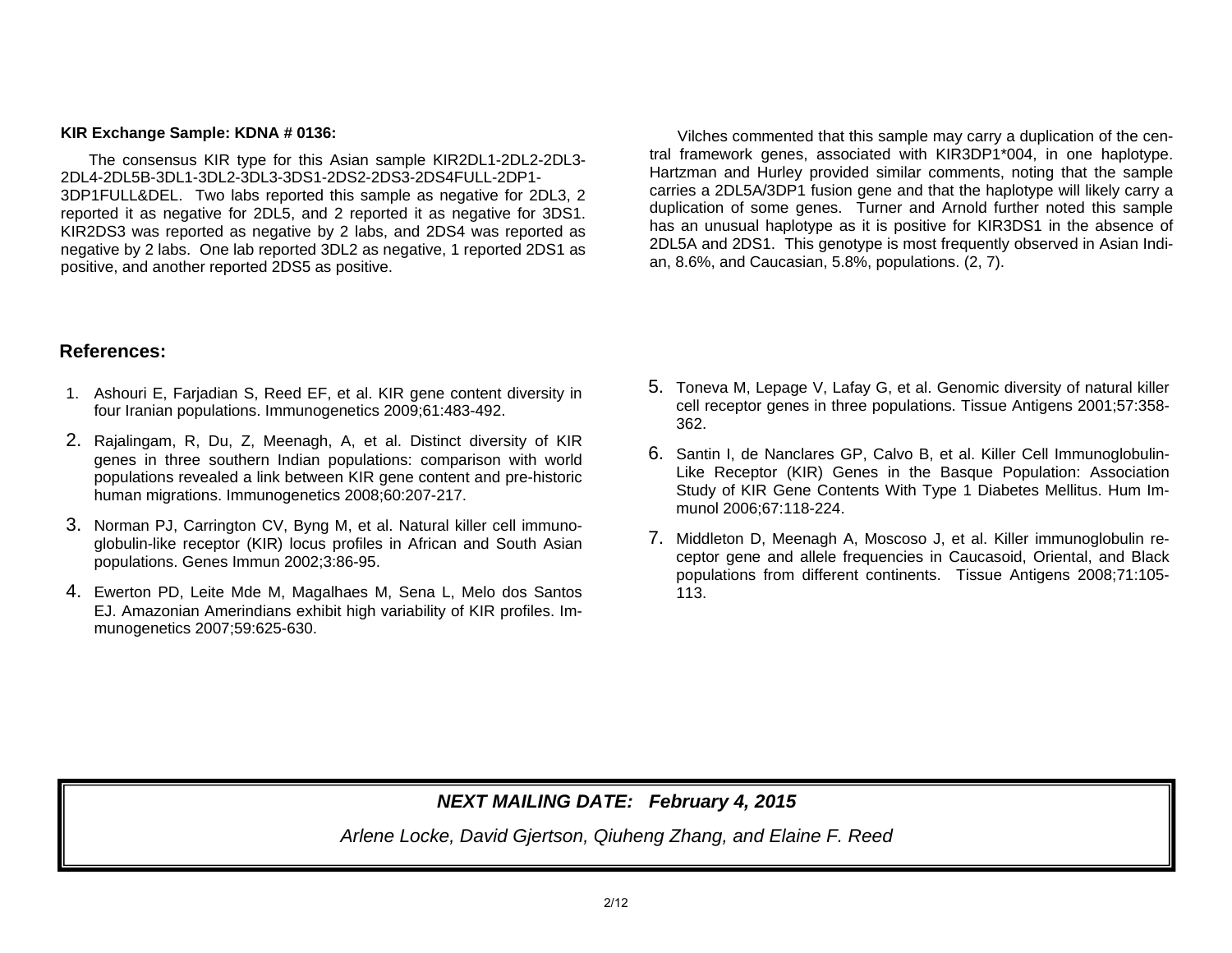|            |                   | Table 1. Summary of the 34rd KIR Exchange (KDNA #133-136) |                                       |                        |                                 |                                    |                                                                             |                                                     |                                    |                         |                                 |                                                                                 |                               |                               |                                                                              |                                 |                               |                                                   |
|------------|-------------------|-----------------------------------------------------------|---------------------------------------|------------------------|---------------------------------|------------------------------------|-----------------------------------------------------------------------------|-----------------------------------------------------|------------------------------------|-------------------------|---------------------------------|---------------------------------------------------------------------------------|-------------------------------|-------------------------------|------------------------------------------------------------------------------|---------------------------------|-------------------------------|---------------------------------------------------|
| <b>KIR</b> |                   | <b>Reporting</b><br>Labs                                  |                                       |                        |                                 |                                    |                                                                             |                                                     |                                    |                         |                                 |                                                                                 |                               |                               |                                                                              |                                 |                               |                                                   |
| Ex.<br>#34 | <b>DNA</b><br>133 | 70                                                        | <b>2DL1</b><br><b>POS[69] POS[68]</b> | 2DL <sub>2</sub>       | 2DL3<br><b>NEG[66]</b>          | 2DL <sub>4</sub><br><b>POS[67]</b> | <b>2DL5</b><br><b>POS[47]</b>                                               | 3DL1<br><b>POS[67]</b>                              | 3DL <sub>2</sub><br><b>POS[68]</b> | 3DL3<br><b>POS[67]</b>  | 3DS1<br><b>NEG[66]</b>          | <b>2DS1</b><br><b>NEG[68]</b>                                                   | <b>2DS2</b><br><b>POS[69]</b> | <b>2DS3</b><br><b>NEG[68]</b> | <b>2DS4</b><br><b>POS[41]</b>                                                | <b>2DS5</b><br><b>POS[67]</b>   | <b>2DP1</b><br><b>POS[67]</b> | 3DP1<br><b>POS[48]</b>                            |
|            |                   |                                                           | NT[1]                                 | <b>NEG[1]</b><br>NT[1] | POS[3]<br>NT[1]                 | NT[3]                              | B[20]<br>B*004[1]<br>B*004,<br>B*004/<br>*008/ *013/<br>$*014[1]$<br>NT[1]  | $*001,$<br>*007[1]<br>$*001[1]$<br>NT[1]            | NT[2]                              | NT[3]                   | POS[3]<br>NT[1]                 | POS[1]<br>NT[1]                                                                 | NT[1]                         | <b>POS[1]</b><br>NT[1]        | <b>DEL[27]</b><br>DEL, FULL[1]<br>NT[1]                                      | NT[1]<br><b>NEG[2]</b>          | NT[3]                         | DEL[17]<br>NT[4]<br>NEG[1]                        |
|            | 134               | 70                                                        | <b>POS[70] POS[69]</b>                | <b>NEG[1]</b>          | <b>POS[69]</b><br>NEG[1]        | <b>POS[68]</b><br>NT[2]            | <b>POS[49]</b><br>B[19]<br>B*006[1]<br>B*00601[1]                           | <b>POS[68]</b><br>$*001[1]$<br>$*001.$<br>$*005[1]$ | <b>POS[68]</b><br>NEG[1]<br>NT[1]  | <b>POS[68]</b><br>NT[2] | <b>NEG[68]</b><br>POS[2]        | <b>POS[64]</b><br>$*002[1]$<br>*0020101-<br>$*008[1]$<br>*002-*008[3]<br>NEG[1] | <b>POS[69]</b><br>NEG[1]      | <b>NEG[70]</b>                | <b>POS[41]</b><br><b>DEL[27]</b><br>DEL, FULL[1]<br>NEG[1]                   | <b>POS[69]</b><br><b>NEG[1]</b> | <b>POS[68]</b><br>NT[2]       | <b>POS[49]</b><br>DEL[17]<br>NEG[1]<br>NT[3]      |
|            | 135               | 70                                                        | POS[70] POS[70]                       |                        | <b>POS[69]</b><br>NEG[1]        | <b>POS[68]</b><br>NT[2]            | <b>POS[48]</b><br>A[20]<br>A*00501[1]<br>A*009/<br>$*016[1]$                | <b>POS[68]</b><br>$*002[1]$<br>*001[1]              | <b>POS[68]</b><br>NEG[1]<br>NT[1]  | <b>POS[68]</b><br>NT[2] | <b>POS[70]</b>                  | <b>POS[64]</b><br>*002-*008[3]<br>*0020101-<br>$*008[1]$<br>*002[1]<br>NEG[1]   | <b>POS[70]</b>                | <b>POS[70]</b>                | <b>POS[40]</b><br><b>FULL[26]</b><br>FULL, DEL [1]<br>WT[1]<br><b>NEG[2]</b> | <b>NEG[70]</b>                  | <b>POS[68]</b><br>NT[2]       | <b>POS[56]</b><br>FULL,<br>DEL[11]<br>NT[3]       |
|            | 136               | 70                                                        | <b>POS[70] POS[70]</b>                |                        | <b>POS[68]</b><br><b>NEG[2]</b> | POS[68]<br>NT[2]                   | <b>POS[47]</b><br><b>B[19]</b><br>B*00201[1]<br>B*009/<br>*016[1]<br>NEG[2] | <b>POS[68]</b><br>*01502[1]<br>*001[1]              | <b>POS[68]</b><br>NEG[1]<br>NT[1]  | <b>POS[68]</b><br>NT[2] | <b>POS[68]</b><br><b>NEG[2]</b> | <b>NEG[69]</b><br>POS[1]                                                        | <b>POS[70]</b>                | <b>POS[68]</b><br>NEG[2]      | <b>POS[41]</b><br><b>FULL[25]</b><br>WT[1]<br>DEL[1]<br><b>NEG[2]</b>        | <b>NEG[69]</b><br>POS[1]        | <b>POS[68]</b><br>NT[2]       | <b>POS[57]</b><br>FUL, DEL[9]<br>FULL[1]<br>NT[3] |

**KEY for Table 1**

[ ] - number of labs reporting allele assignment/POS/NEG/NT | italics - assignment different from consensus

italics - assignment different from consensus SBT - Sequencing-based typing

Subtypes of 2DS4 and 3DP1 are designated as FULL and/or DEL

#### **KEY for Tables 2-5**

POS - Presence of gene Sequence-specific priming-based typing

NEG - Absence of gene SSOP - Sequence-specific oligonucleotide probing-based typing

NT - Not typed **RSSOP** - Reverse Sequence-specific oligonucleotide probing-based typing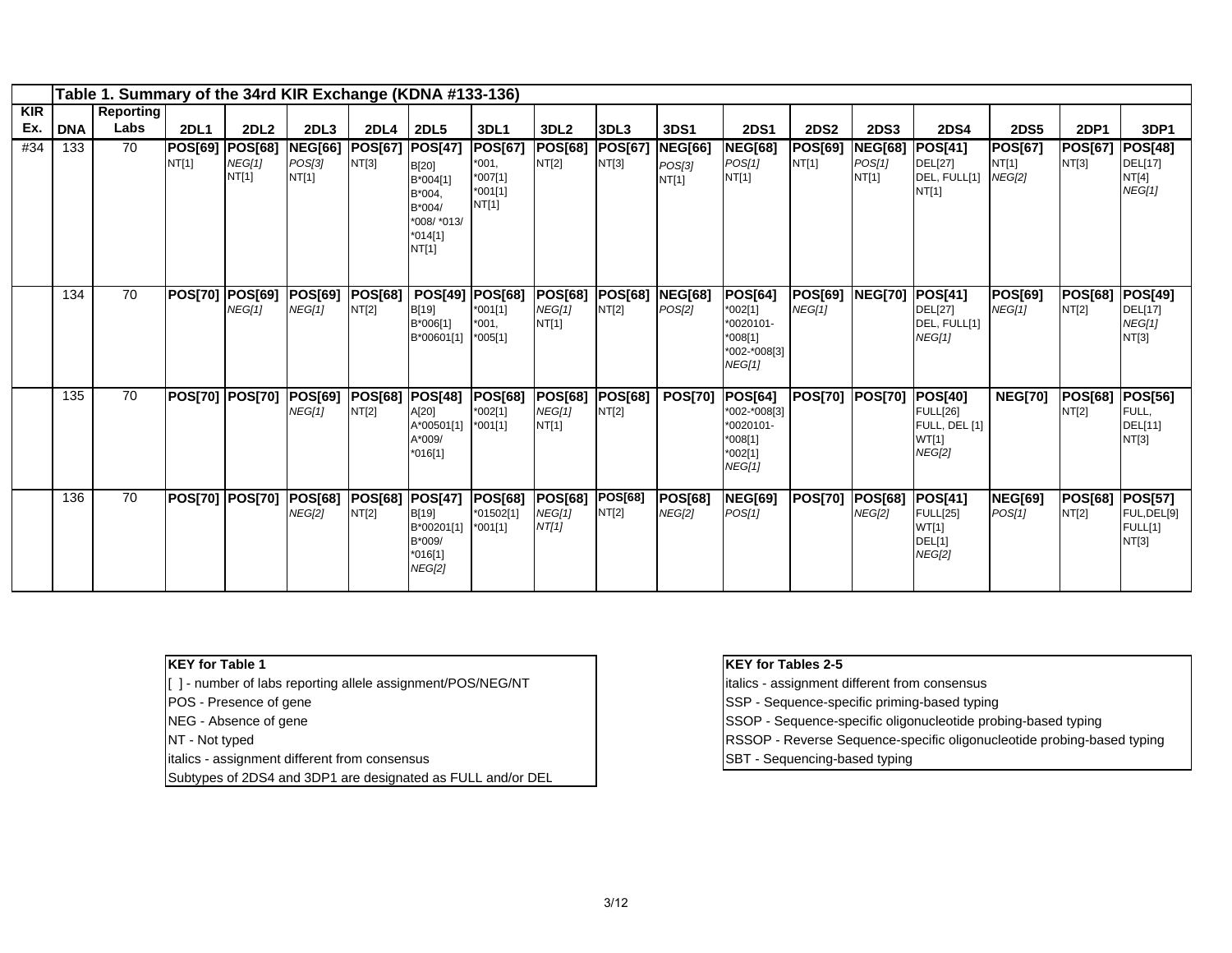|            | Table 2. KIR Exchange Sample: KDNA #133 |             |                 |            |             |                |                 |                  |                 |            |             |                 |             |             |             |            |                  |                         |
|------------|-----------------------------------------|-------------|-----------------|------------|-------------|----------------|-----------------|------------------|-----------------|------------|-------------|-----------------|-------------|-------------|-------------|------------|------------------|-------------------------|
| <b>CTR</b> | Investigator                            | <b>2DL1</b> | <b>2DL2</b>     | 2DL3       | <b>2DL4</b> | <b>2DL5</b>    | 3DL1            | 3DL <sub>2</sub> | 3DL3            | 3DS1       | <b>2DS1</b> | <b>2DS2</b>     | <b>2DS3</b> | <b>2DS4</b> | <b>2DS5</b> | 2DP1       | 3DP <sub>1</sub> | <b>Method</b>           |
| 5488       | Adams, Sharon                           | POS         | POS             | <b>NEG</b> | <b>POS</b>  | $\overline{B}$ | POS             | POS              | POS             | <b>NEG</b> | <b>NEG</b>  | POS             | <b>NEG</b>  | <b>DEL</b>  | POS         | <b>POS</b> | <b>DEL</b>       | <b>SSP</b>              |
| 234        | Amador, Alexand                         | POS         | POS             | <b>NEG</b> | POS         | POS            | POS             | POS              | POS             | <b>NEG</b> | <b>NEG</b>  | POS             | <b>NEG</b>  | POS         | POS         | <b>POS</b> | POS              | SSO                     |
| 16         | Askar, Medhat Z                         | POS         | POS             | <b>NEG</b> | POS         | B              | POS             | POS              | POS             | <b>NEG</b> | <b>NEG</b>  | POS             | <b>NEG</b>  | <b>DEL</b>  | POS         | <b>POS</b> | <b>DEL</b>       | SSP SSO                 |
| 8073       | Bengtsson, Mats                         | POS         | POS             | <b>NEG</b> | POS         | POS            | POS             | POS              | POS             | <b>NEG</b> | <b>NEG</b>  | POS             | <b>NEG</b>  | POS         | POS         | <b>POS</b> | POS              | <b>SSP</b>              |
| 8038       | Cao, Kai                                | POS         | POS             | <b>NEG</b> | POS         | POS            | POS             | POS              | POS             | <b>NEG</b> | <b>NEG</b>  | <b>POS</b>      | <b>NEG</b>  | <b>DEL</b>  | POS         | <b>POS</b> | POS              | SSO                     |
| 8025       | Carrington, Marti                       | POS         | POS             | <b>NEG</b> | POS         | POS            | POS             | POS              | POS             | <b>NEG</b> | <b>NEG</b>  | POS             | <b>NEG</b>  | DEL         | POS         | <b>POS</b> | NT               | <b>SSP</b>              |
| 1461       | Cauwelier, Barba                        | POS         | POS             | <b>NEG</b> | POS         | B              | POS             | POS              | POS             | <b>POS</b> | <b>NEG</b>  | POS             | <b>NEG</b>  | DEL         | POS         | POS        | <b>DEL</b>       | <b>SSP</b>              |
| 774        | Cecka, J. Michae                        | POS         | POS             | <b>NEG</b> | POS         | POS            | POS             | POS              | POS             | <b>NEG</b> | <b>NEG</b>  | POS             | <b>NEG</b>  | POS         | POS         | POS        | POS              |                         |
| 3632       | Colombe, Beth V                         | POS         | POS             | <b>NEG</b> | POS         | B              | POS             | POS              | POS             | <b>NEG</b> | <b>NEG</b>  | <b>POS</b>      | <b>NEG</b>  | DEL         | POS         | <b>POS</b> | <b>DEL</b>       | <b>SSP</b>              |
| 189        | Crowe, Deborah                          | POS         | POS             | <b>NEG</b> | POS         | POS            | POS             | POS              | POS             | <b>NEG</b> | <b>NEG</b>  | POS             | <b>NEG</b>  | POS         | POS         | <b>POS</b> | POS              | SSP SSO                 |
| 8039       | Davidson, Maurir                        | POS         | POS             | <b>NEG</b> | POS         | POS            | POS             | POS              | POS             | <b>NEG</b> | <b>NEG</b>  | POS             | <b>NEG</b>  | POS         | POS         | <b>POS</b> | POS              | SSO                     |
| 124        | De Santis, Diann                        | POS         | <b>NEG</b>      | <b>NEG</b> | POS         | POS            | POS             | POS              | POS             | <b>NEG</b> | POS         | POS             | <b>NEG</b>  | POS         | POS         | <b>NT</b>  | <b>NT</b>        | <b>SSP</b>              |
| 8031       | Dinauer, David                          | POS         | POS             | <b>NEG</b> | POS         | B              | POS             | POS              | POS             | <b>NEG</b> | <b>NEG</b>  | POS             | <b>NEG</b>  | <b>DEL</b>  | POS         | POS        | <b>DEL</b>       | <b>SSP</b>              |
| 705        | Ellis, Thomas                           | POS         | POS             | <b>NEG</b> | POS         | <b>POS</b>     | POS             | POS              | POS             | <b>NEG</b> | <b>NEG</b>  | POS             | <b>NEG</b>  | POS         | POS         | POS        | POS              | SSO                     |
| 8051       | Endres, Robert C                        | POS         | POS             | NEG        | POS         | B              | POS             | POS              | POS             | <b>NEG</b> | <b>NEG</b>  | POS             | <b>NEG</b>  | <b>DEL</b>  | POS         | POS        | <b>DEL</b>       | <b>SSP</b>              |
| 2549       | Fagoaga, Omar                           | POS         | POS             | <b>NEG</b> | POS         | POS            | POS             | POS              | POS             | <b>NEG</b> | <b>NEG</b>  | POS             | <b>NEG</b>  | POS         | POS         | <b>POS</b> | POS              | <b>SSP</b>              |
| 762        | Fischer, Gottfried                      | POS         | POS             | <b>NEG</b> | POS         | B              | POS             | POS              | POS             | <b>NEG</b> | <b>NEG</b>  | POS             | <b>NEG</b>  | <b>DEL</b>  | POS         | POS        | <b>DEL</b>       | <b>SSP</b>              |
| 1778       | Freed, Brian                            | POS         | POS             | <b>NEG</b> | POS         | POS            | POS             | POS              | POS             | <b>NEG</b> | <b>NEG</b>  | POS             | <b>NEG</b>  | POS         | POS         | <b>POS</b> | POS              | <b>SSP</b>              |
| 8047       | Fuessel, Monika                         | POS         | POS             | <b>NEG</b> | POS         | POS            | POS             | POS              | POS             | <b>NEG</b> | <b>NEG</b>  | POS             | <b>NEG</b>  | POS         | POS         | <b>POS</b> | POS              | <b>SSP</b>              |
| 8026       | Gardiner, Clair M                       | POS         | POS             | <b>NEG</b> | POS         | POS            | POS             | POS              | POS             | <b>NEG</b> | <b>NEG</b>  | POS             | <b>NEG</b>  | POS         | <b>NEG</b>  | POS        | <b>NEG</b>       | <b>SSP</b>              |
| 1647       | Gautreaux, Micha                        | POS         | POS             | <b>NEG</b> | POS         | POS            | POS             | POS              | POS             | <b>NEG</b> | <b>NEG</b>  | POS             | <b>NEG</b>  | POS         | POS         | <b>POS</b> | POS              | <b>SSP</b>              |
| 4985       | Graff, Ralph J.                         | POS         | POS             | <b>NEG</b> | POS         | POS            | POS             | POS              | POS             | <b>NEG</b> | <b>NEG</b>  | POS             | <b>NEG</b>  | POS         | POS         | <b>POS</b> | POS              | <b>SSP</b>              |
| 8022       | Hedlund, Anna                           | POS         | POS             | <b>NEG</b> | POS         | B              | POS             | POS              | POS             | <b>NEG</b> | <b>NEG</b>  | POS             | <b>NEG</b>  | POS         | POS         | <b>POS</b> | POS              | <b>SSP</b>              |
| 1694       | Hesse, Kissel &                         | POS         | POS             | <b>NEG</b> | POS         | POS            | POS             | POS              | POS             | <b>NEG</b> | <b>NEG</b>  | POS             | <b>NEG</b>  | POS         | POS         | POS        | POS              | <b>SSP</b>              |
| 3808       | Hogan, Patrick                          | POS         | POS             | <b>NEG</b> | POS         | B              | POS             | POS              | POS             | <b>NEG</b> | <b>NEG</b>  | POS             | <b>NEG</b>  | DEL         | POS         | <b>POS</b> | <b>DEL</b>       | <b>SSP</b>              |
| 5000       | Hsu, Susan H.                           | POS         | POS             | <b>NEG</b> | POS         | POS            | POS             | POS              | POS             | <b>NEG</b> | <b>NEG</b>  | POS             | <b>NEG</b>  | POS         | POS         | POS        | POS              | SSP SSO                 |
|            |                                         |             |                 |            |             |                |                 |                  |                 |            |             |                 |             |             |             |            |                  | SSP SSO                 |
| 2344       | Hurley, Hartzmar                        | POS         | POS             | POS        | POS         | B*004          | POS             | POS              | POS             | <b>NEG</b> | <b>NEG</b>  | <b>POS</b>      | <b>NEG</b>  | <b>DEL</b>  | POS         | POS        | POS              | <b>SBT</b>              |
| 8077       | <b>IMMCO</b> Diagnost                   | POS         | POS             | <b>NEG</b> | POS         | POS            | POS             | POS              | POS             | <b>POS</b> | <b>NEG</b>  | POS             | <b>NEG</b>  | POS         | POS         | <b>POS</b> | POS              |                         |
| 3261       | Iwaki, Yuichi                           | POS         | POS             | <b>NEG</b> | POS         | POS            | POS             | POS              | POS             | <b>NEG</b> | <b>NEG</b>  | POS             | <b>NEG</b>  | POS         | POS         | POS        | POS              | SSP SSO                 |
| 794        | Jaatinen, Taina                         | POS         | POS             | POS        | <b>POS</b>  | B              | POS             | POS              | POS             | <b>POS</b> | <b>NEG</b>  | POS             | <b>POS</b>  | <b>FULL</b> | <b>NEG</b>  | <b>POS</b> | POS              | <b>SSP</b>              |
| 8076       | Jaramillo, Gaiton                       | POS         | POS             | <b>NEG</b> | POS         | POS            | POS             | POS              | POS             | <b>NEG</b> | <b>NEG</b>  | POS             | <b>NEG</b>  | <b>DEL</b>  | POS         | <b>POS</b> | POS              | <b>SSP</b>              |
| 859        | Kamoun, Malek                           | POS         | POS             | <b>NEG</b> | POS         | POS            | POS             | POS              | POS             | <b>NEG</b> | <b>NEG</b>  | POS             | <b>NEG</b>  | POS         | POS         | POS        | POS              |                         |
| 8035       | Kanangat, Siva                          | POS         | POS             | <b>NEG</b> | POS         | POS            | POS             | POS              | POS             | <b>NEG</b> | <b>NEG</b>  | POS             | <b>NEG</b>  | POS         | POS         | POS        | POS              | $\overline{\text{SSO}}$ |
| 8079       | Kashi, Zahra M.                         | POS         | POS             | <b>NEG</b> | POS         | POS            | POS             | POS              | POS             | <b>NEG</b> | <b>NEG</b>  | POS             | <b>NEG</b>  | POS         | POS         | <b>POS</b> | POS              | <b>SSP SSO</b>          |
| 4337       | Kim, Tai-Gyu                            | POS         | POS             | <b>NEG</b> | POS         | POS            | POS             | POS              | POS             | <b>NEG</b> | <b>NEG</b>  | POS             | <b>NEG</b>  | POS         | POS         | <b>POS</b> | POS              | <b>SSP</b>              |
| 8084       | Kimball, Pam                            | POS         | POS             | <b>NEG</b> | POS         | POS            | POS             | POS              | POS             | <b>NEG</b> | <b>NEG</b>  | POS             | <b>NEG</b>  | POS         | POS         | <b>POS</b> | POS              | <b>SSP</b>              |
| 8046       | Kusnierczyk, Pio                        | POS         | POS             | <b>NEG</b> | POS         | POS            | POS             | POS              | POS             | <b>NEG</b> | <b>NEG</b>  | POS             | <b>NEG</b>  | <b>DEL</b>  | POS         | <b>POS</b> | POS              | <b>SSP</b>              |
| 8071       | Kwok, Janette                           | <b>NT</b>   | $\overline{NT}$ | NT         | <b>NT</b>   | NT             | $\overline{NT}$ | NT               | $\overline{NT}$ | <b>NT</b>  | NT          | $\overline{NT}$ | NT          | NT          | NT          | NT         | NT               | SSO                     |
| 791        | Lacelle, Chantale                       | POS         | POS             | <b>NEG</b> | POS         | B              | POS             | POS              | POS             | <b>NEG</b> | <b>NEG</b>  | POS             | <b>NEG</b>  | DEL         | POS         | POS        | <b>DEL</b>       |                         |
| 278        | Lee, Jar-How                            | POS         | POS             | <b>NEG</b> | POS         | POS            | POS             | POS              | POS             | <b>NEG</b> | <b>NEG</b>  | POS             | <b>NEG</b>  | POS         | POS         | <b>POS</b> | POS              | SSO                     |
|            | 8069 Maha, George                       | POS         | POS             | <b>NEG</b> | POS         | B              | POS             | POS              | POS             | <b>NEG</b> | <b>NEG</b>  | POS             | <b>NEG</b>  | <b>DEL</b>  | POS         | POS        | <b>DEL</b>       | <b>SSP</b>              |
|            |                                         |             |                 |            |             |                |                 |                  |                 |            |             |                 |             |             |             |            |                  |                         |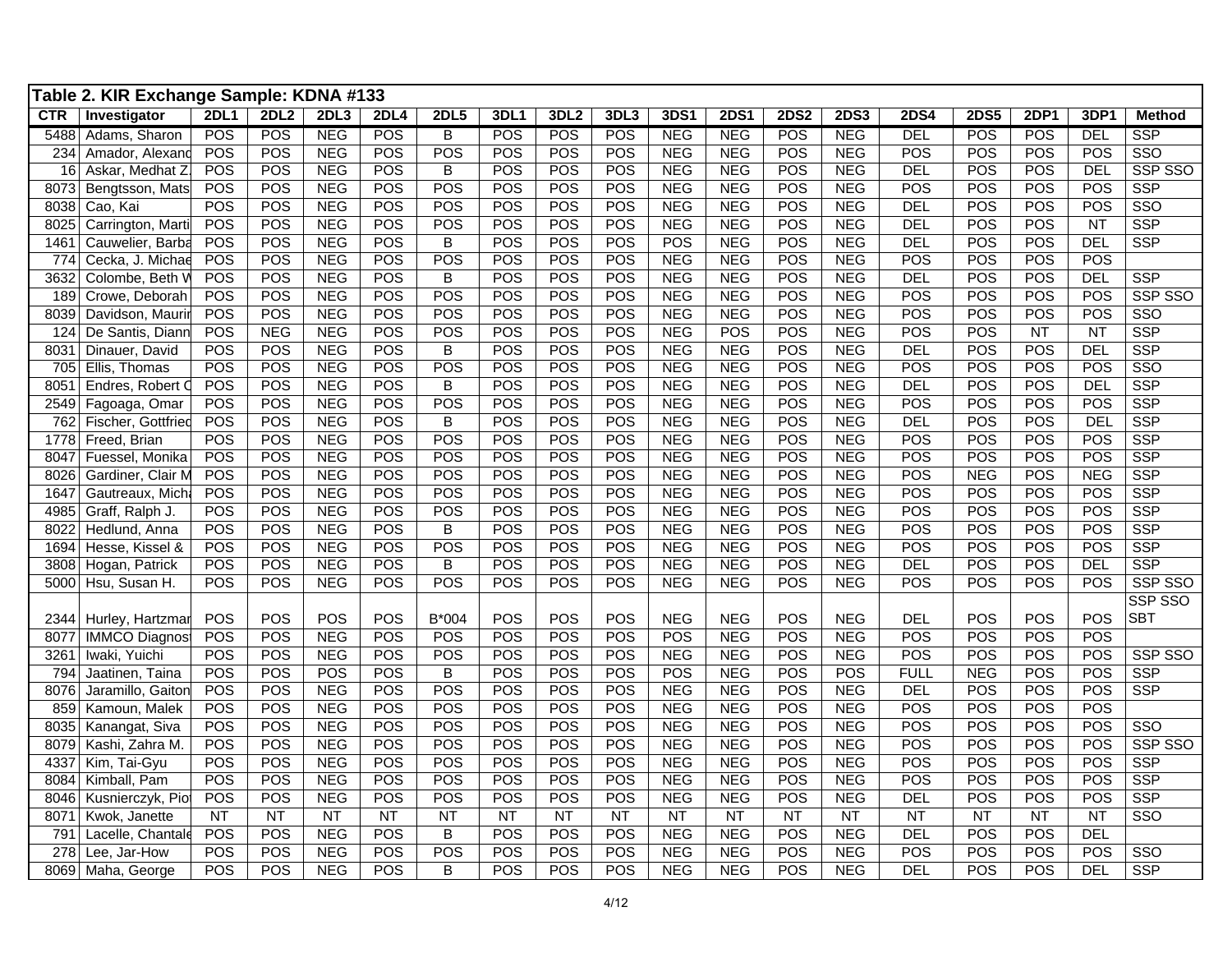|              | Table 2. KIR Exchange Sample: KDNA #133 |             |            |            |                 |                   |                   |           |      |            |                 |                  |             |                   |             |            |                 |               |
|--------------|-----------------------------------------|-------------|------------|------------|-----------------|-------------------|-------------------|-----------|------|------------|-----------------|------------------|-------------|-------------------|-------------|------------|-----------------|---------------|
| <b>CTR</b>   | Investigator                            | <b>2DL1</b> | 2DL2       | 2DL3       | <b>2DL4</b>     | 2DL5              | 3DL1              | 3DL2      | 3DL3 | 3DS1       | 2DS1            | <b>2DS2</b>      | <b>2DS3</b> | <b>2DS4</b>       | <b>2DS5</b> | 2DP1       | 3DP1            | <b>Method</b> |
| 8067         | Marino, Susana                          | POS         | POS        | <b>NEG</b> | POS             | POS               | POS               | POS       | POS  | <b>NEG</b> | <b>NEG</b>      | POS              | <b>NEG</b>  | <b>POS</b>        | POS         | <b>POS</b> | POS             | SSP SSO       |
|              |                                         |             |            |            |                 |                   |                   |           |      |            |                 |                  |             |                   |             |            |                 |               |
|              |                                         |             |            |            |                 |                   |                   |           |      |            |                 |                  |             | $*003/$           |             |            |                 |               |
|              |                                         |             |            |            |                 |                   |                   |           |      |            |                 |                  |             | $*004/$           |             |            |                 |               |
|              | 5142 Marsh, Steven                      | POS         | POS        | <b>NEG</b> | POS             | POS               | POS               | POS       | POS  | <b>NEG</b> | <b>NEG</b>      | POS              | <b>NEG</b>  | *006/ *007        | POS         | <b>POS</b> | $*003$          | <b>SSP</b>    |
| 733          | Mytilineos, Joanr                       | POS         | POS        | <b>NEG</b> | POS             | B                 | POS               | POS       | POS  | <b>NEG</b> | <b>NEG</b>      | POS              | <b>NEG</b>  | <b>DEL</b>        | POS         | POS        | POS             | <b>SSP</b>    |
| 5231         | Nelson, Karen                           | POS         | POS        | <b>NEG</b> | POS             | POS               | POS               | POS       | POS  | <b>NEG</b> | <b>NEG</b>      | POS              | <b>NEG</b>  | POS               | POS         | <b>POS</b> | POS             |               |
| 8083         | Nikaein, Afzal                          | POS         | POS        | <b>POS</b> | POS             | B                 | $*001$            | POS       | POS  | <b>NEG</b> | <b>NEG</b>      | POS              | <b>NEG</b>  | $*003$            | POS         | POS        | POS             | <b>SSP</b>    |
| 1108         | Osada, Masako                           | POS         | POS        | <b>NEG</b> | <b>POS</b>      | POS               | POS               | POS       | POS  | <b>NEG</b> | <b>NEG</b>      | POS              | <b>NEG</b>  | DEL, FULL         | POS         | <b>POS</b> | POS             | SSO           |
| 3966         | Permpikul, Vejba                        | POS         | POS        | <b>NEG</b> | POS             | POS               | POS               | POS       | POS  | <b>NEG</b> | <b>NEG</b>      | POS              | <b>NEG</b>  | POS               | POS         | POS        | POS             | <b>SSP</b>    |
| 8030         | Poulton, Kay                            | POS         | POS        | <b>NEG</b> | POS             | POS               | POS               | POS       | POS  | <b>NEG</b> | <b>NEG</b>      | POS              | <b>NEG</b>  | POS               | POS         | POS        | POS             | SSO           |
| 8050         | Raja, Rajalingam                        | POS         | POS        | <b>NEG</b> | POS             | B                 | POS               | POS       | POS  | <b>NEG</b> | <b>NEG</b>      | POS              | <b>NEG</b>  | DEL               | POS         | POS        | <b>DEL</b>      | <b>SSP</b>    |
| 3753         | Reed, Elaine F.                         | POS         | POS        | <b>NEG</b> | POS             | POS               | POS               | POS       | POS  | <b>NEG</b> | <b>NEG</b>      | $PO\overline{S}$ | <b>NEG</b>  | POS               | POS         | POS        | POS             | SSP SSO       |
| 3798         | Reinsmoen, Nan                          | POS         | POS        | <b>NEG</b> | POS             | $PO\overline{S}$  | POS               | POS       | POS  | <b>NEG</b> | <b>NEG</b>      | POS              | <b>NEG</b>  | POS               | POS         | POS        | POS             |               |
| 8060         | Rost, Klein &                           | POS         | POS        | <b>NEG</b> | POS             | POS               | POS               | POS       | POS  | <b>NEG</b> | <b>NEG</b>      | POS              | <b>NEG</b>  | POS               | POS         | POS        | POS             | SSO           |
| 4251         | Schiller, Jennifer                      | POS         | POS        | <b>NEG</b> | POS             | POS               | POS               | POS       | POS  | NEG        | <b>NEG</b>      | POS              | <b>NEG</b>  | <b>POS</b>        | POS         | POS        | POS             | SSO           |
| 3410         | Schroeder, M.L                          | POS         | POS        | <b>NEG</b> | POS             | B                 | POS               | POS       | POS  | <b>NEG</b> | <b>NEG</b>      | POS              | <b>NEG</b>  | <b>DEL</b>        | POS         | POS        | <b>DEL</b>      | <b>SSP</b>    |
|              |                                         |             |            |            |                 | B*004,            |                   |           |      |            |                 |                  |             |                   |             |            |                 |               |
|              |                                         |             |            |            |                 | B*004/            |                   |           |      |            |                 |                  |             |                   |             |            |                 |               |
|              |                                         |             |            |            |                 | $*008/$           |                   |           |      |            |                 |                  |             |                   |             |            |                 |               |
|              |                                         | POS         | <b>POS</b> | <b>NEG</b> | POS             | $*013/$<br>$*014$ | $*001,$<br>$*007$ | POS       | POS  | <b>NEG</b> | <b>NEG</b>      | <b>POS</b>       | <b>NEG</b>  |                   | <b>POS</b>  | POS        | $*003$          | <b>SSP</b>    |
| 1426<br>8085 | Senitzer, David<br>Shalini, Pereira     | POS         | POS        | <b>NEG</b> | POS             | <b>POS</b>        | POS               | POS       | POS  | <b>NEG</b> | <b>NEG</b>      | POS              | <b>NEG</b>  | <b>DEL</b><br>POS | POS         | <b>POS</b> | POS             |               |
| 702          | Spannagl, Micha                         | POS         | POS        | <b>NEG</b> | POS             | <b>POS</b>        | POS               | POS       | POS  | <b>NEG</b> | <b>NEG</b>      | POS              | <b>NEG</b>  | <b>POS</b>        | POS         | POS        | POS             | SSP SSO       |
| 2518         | Tambur, Anat                            | POS         | POS        | <b>NEG</b> | POS             | POS               | POS               | POS       | POS  | <b>NEG</b> | <b>NEG</b>      | POS              | <b>NEG</b>  | POS               | POS         | POS        | POS             | SSO           |
| 769          | Tavoularis, Sofia                       | POS         | POS        | <b>NEG</b> | POS             | $\overline{B}$    | <b>POS</b>        | POS       | POS  | <b>NEG</b> | <b>NEG</b>      | POS              | <b>NEG</b>  | DEL               | POS         | <b>POS</b> | POS             | SSP SSO       |
| 5451         | Tilanus, Marcel C                       | POS         | POS        | <b>NEG</b> | POS             | POS               | POS               | POS       | POS  | <b>NEG</b> | <b>NEG</b>      | POS              | <b>NEG</b>  | POS               | POS         | POS        | POS             | SSO           |
| 8024         | Trowsdale, John                         | POS         | POS        | <b>NEG</b> | <b>NT</b>       | POS               | POS               | <b>NT</b> | NT   | <b>NEG</b> | <b>NEG</b>      | POS              | <b>NEG</b>  | DEL               | POS         | POS        | <b>DEL</b>      | <b>SSP</b>    |
| 5462         | Turner, E.V.                            | POS         | POS        | <b>NEG</b> | POS             | B                 | POS               | POS       | POS  | <b>NEG</b> | <b>NEG</b>      | POS              | <b>NEG</b>  | <b>DEL</b>        | POS         | POS        | POS             | <b>SSP</b>    |
| 8053         | Tyan, Fernandez                         | POS         | POS        | <b>NEG</b> | POS             | $\overline{B}$    | <b>POS</b>        | POS       | POS  | <b>NEG</b> | <b>NEG</b>      | POS              | <b>NEG</b>  | DEL               | POS         | POS        | DEL             | SSP SSO       |
| 8028         | Uhrberg, Markus                         | POS         | POS        | <b>NEG</b> | $\overline{NT}$ | POS               | POS               | POS       | NT   | <b>NEG</b> | <b>NEG</b>      | POS              | <b>NEG</b>  | <b>POS</b>        | POS         | <b>NT</b>  | $\overline{NT}$ | <b>SSP</b>    |
| 3775         | Vidan-Jeras, Blar                       | POS         | POS        | <b>NEG</b> | POS             | B                 | POS               | POS       | POS  | <b>NEG</b> | NE <sub>G</sub> | POS              | <b>NEG</b>  | POS               | POS         | POS        | POS             |               |
| 8023         | Vilches, Carlos                         | POS         | POS        | <b>NEG</b> | POS             | POS               | POS               | POS       | POS  | <b>NEG</b> | NEG             | POS              | <b>NEG</b>  | <b>DEL</b>        | POS         | POS        | DEL             |               |
| 5282         | Yu, Neng                                | POS         | POS        | <b>NEG</b> | POS             | POS               | POS               | POS       | POS  | <b>NEG</b> | <b>NEG</b>      | POS              | <b>NEG</b>  | <b>POS</b>        | POS         | <b>POS</b> | POS             | <b>SSP</b>    |
| 1466         | Yu, Neng                                | POS         | POS        | <b>NEG</b> | POS             | POS               | POS               | POS       | POS  | <b>NEG</b> | <b>NEG</b>      | POS              | <b>NEG</b>  | <b>POS</b>        | POS         | POS        | POS             | <b>SSP</b>    |
|              | 713 Zachary, Andrea                     | POS         | POS        | <b>NEG</b> | POS             | POS               | POS               | POS       | POS  | <b>NEG</b> | <b>NEG</b>      | POS              | <b>NEG</b>  | POS               | POS         | POS        | POS             | SSP SSO       |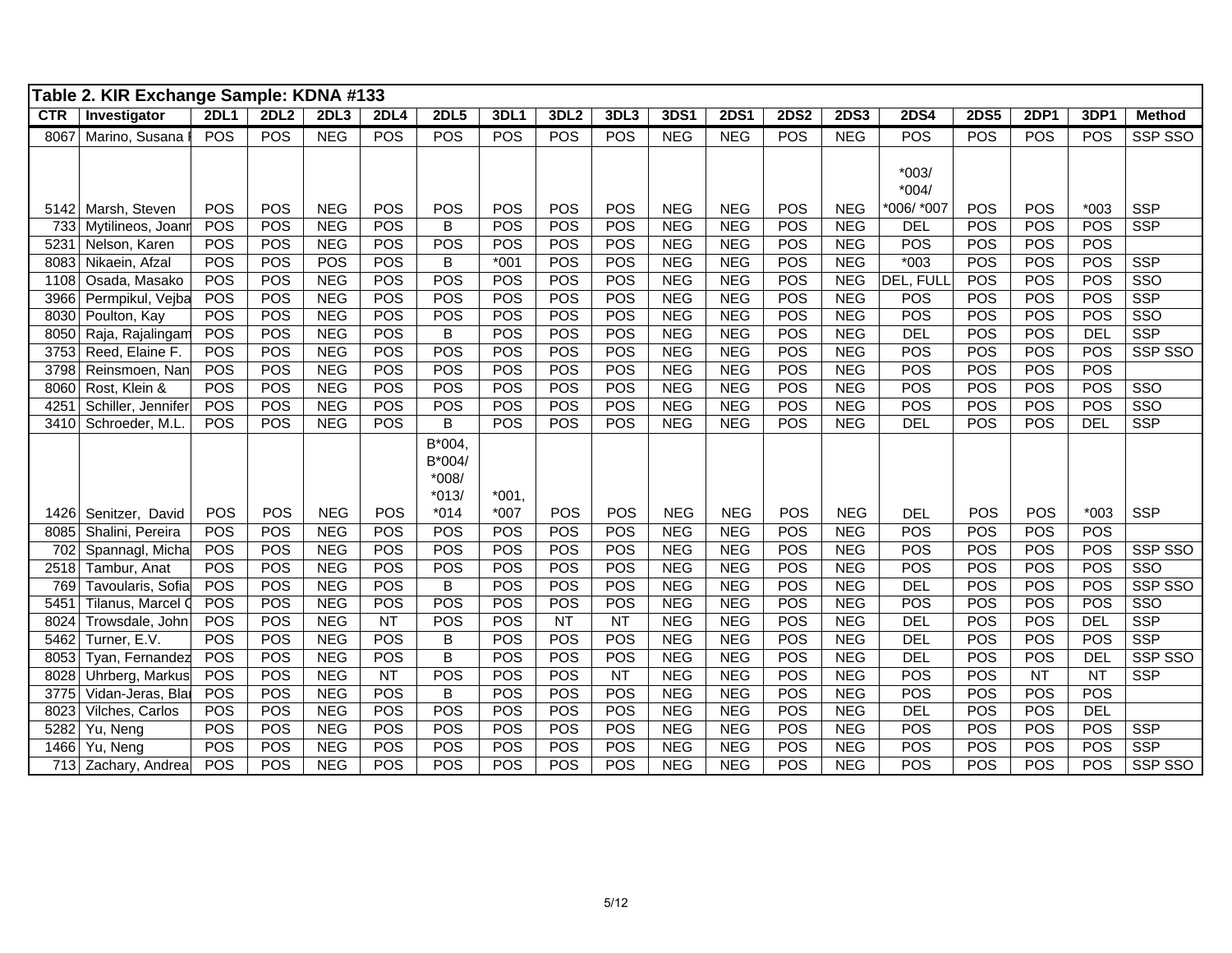|            | Table 3. KIR Exchange Sample: KDNA #134 |             |             |            |             |                |             |                  |            |            |             |             |             |             |             |             |                 |                |
|------------|-----------------------------------------|-------------|-------------|------------|-------------|----------------|-------------|------------------|------------|------------|-------------|-------------|-------------|-------------|-------------|-------------|-----------------|----------------|
| <b>CTR</b> | Investigator                            | <b>2DL1</b> | <b>2DL2</b> | 2DL3       | <b>2DL4</b> | <b>2DL5</b>    | <b>3DL1</b> | 3DL <sub>2</sub> | 3DL3       | 3DS1       | <b>2DS1</b> | <b>2DS2</b> | <b>2DS3</b> | <b>2DS4</b> | <b>2DS5</b> | <b>2DP1</b> | 3DP1            | <b>Method</b>  |
| 5488       | Adams, Sharon                           | POS         | <b>POS</b>  | <b>POS</b> | <b>POS</b>  | В              | POS         | POS              | POS        | <b>NEG</b> | POS         | POS         | <b>NEG</b>  | DEL         | <b>POS</b>  | <b>POS</b>  | <b>DEL</b>      | SSP            |
| 234        | Amador, Alexand                         | POS         | <b>POS</b>  | POS        | <b>POS</b>  | POS            | POS         | POS              | POS        | <b>NEG</b> | <b>POS</b>  | <b>POS</b>  | <b>NEG</b>  | <b>POS</b>  | POS         | POS         | POS             | SSO            |
| 16         | Askar, Medhat Z.                        | POS         | POS         | POS        | POS         | B              | POS         | POS              | POS        | <b>NEG</b> | POS         | POS         | <b>NEG</b>  | <b>DEL</b>  | POS         | POS         | <b>DEL</b>      | <b>SSP SSO</b> |
| 8073       | Bengtsson, Mats                         | POS         | <b>POS</b>  | <b>POS</b> | POS         | <b>POS</b>     | POS         | POS              | <b>POS</b> | <b>NEG</b> | POS         | POS         | <b>NEG</b>  | POS         | POS         | POS         | POS             | <b>SSP</b>     |
| 8038       | Cao, Kai                                | POS         | POS         | POS        | POS         | POS            | POS         | POS              | POS        | <b>NEG</b> | POS         | POS         | <b>NEG</b>  | <b>DEL</b>  | POS         | POS         | POS             | SSO            |
| 8025       | Carrington, Marti                       | POS         | POS         | POS        | POS         | POS            | POS         | POS              | POS        | <b>NEG</b> | POS         | POS         | <b>NEG</b>  | DEL         | <b>POS</b>  | POS         | $\overline{NT}$ | <b>SSP</b>     |
| 1461       | Cauwelier, Barba                        | POS         | POS         | <b>POS</b> | POS         | B              | POS         | POS              | POS        | <b>POS</b> | POS         | POS         | <b>NEG</b>  | DEL         | POS         | <b>POS</b>  | <b>DEL</b>      | <b>SSP</b>     |
| 774        | Cecka, J. Michae                        | POS         | POS         | <b>NEG</b> | POS         | POS            | POS         | <b>NEG</b>       | POS        | <b>NEG</b> | POS         | POS         | <b>NEG</b>  | <b>NEG</b>  | POS         | POS         | POS             |                |
| 3632       | Colombe, Beth V                         | POS         | POS         | POS        | POS         | B              | POS         | POS              | POS        | <b>NEG</b> | *002-*008   | POS         | <b>NEG</b>  | <b>DEL</b>  | POS         | POS         | <b>DEL</b>      | <b>SSP</b>     |
| 189        | Crowe, Deborah                          | POS         | POS         | POS        | POS         | POS            | POS         | POS              | POS        | <b>NEG</b> | <b>POS</b>  | POS         | <b>NEG</b>  | <b>POS</b>  | POS         | POS         | POS             | SSP SSO        |
| 8039       | Davidson, Maurir                        | POS         | POS         | POS        | POS         | POS            | POS         | POS              | POS        | <b>NEG</b> | POS         | POS         | <b>NEG</b>  | POS         | POS         | POS         | POS             | SSO            |
| 124        | De Santis, Diann                        | POS         | <b>NEG</b>  | POS        | POS         | POS            | POS         | POS              | POS        | <b>NEG</b> | POS         | POS         | <b>NEG</b>  | POS         | POS         | <b>NT</b>   | <b>NT</b>       | <b>SSP</b>     |
| 8031       | Dinauer, David                          | POS         | POS         | POS        | POS         | B              | POS         | POS              | POS        | <b>NEG</b> | POS         | POS         | <b>NEG</b>  | <b>DEL</b>  | POS         | POS         | <b>DEL</b>      | <b>SSP</b>     |
| 705        | Ellis, Thomas                           | POS         | POS         | POS        | <b>POS</b>  | POS            | POS         | POS              | POS        | <b>NEG</b> | POS         | POS         | <b>NEG</b>  | POS         | POS         | POS         | POS             | SSO            |
| 8051       | Endres, Robert C                        | POS         | <b>POS</b>  | POS        | <b>POS</b>  | B              | POS         | POS              | POS        | <b>NEG</b> | POS         | <b>POS</b>  | <b>NEG</b>  | DEL         | POS         | POS         | DEL             | <b>SSP</b>     |
| 2549       | Fagoaga, Omar                           | POS         | POS         | POS        | POS         | POS            | POS         | POS              | POS        | <b>NEG</b> | POS         | <b>POS</b>  | <b>NEG</b>  | POS         | POS         | POS         | POS             | <b>SSP</b>     |
| 762        | Fischer, Gottfried                      | POS         | POS         | POS        | POS         | B              | POS         | POS              | POS        | <b>NEG</b> | POS         | POS         | <b>NEG</b>  | <b>DEL</b>  | POS         | POS         | <b>DEL</b>      | <b>SSP</b>     |
| 1778       | Freed, Brian                            | POS         | POS         | POS        | POS         | POS            | POS         | POS              | POS        | <b>NEG</b> | POS         | POS         | <b>NEG</b>  | POS         | POS         | POS         | POS             | <b>SSP</b>     |
| 8047       | Fuessel, Monika                         | POS         | <b>POS</b>  | POS        | <b>POS</b>  | POS            | POS         | POS              | POS        | <b>NEG</b> | POS         | <b>POS</b>  | <b>NEG</b>  | POS         | POS         | POS         | POS             | <b>SSP</b>     |
| 8026       | Gardiner, Clair M                       | POS         | POS         | POS        | <b>POS</b>  | POS            | POS         | POS              | POS        | <b>NEG</b> | <b>NEG</b>  | <b>NEG</b>  | <b>NEG</b>  | POS         | <b>NEG</b>  | POS         | <b>NEG</b>      | <b>SSP</b>     |
| 1647       | Gautreaux, Michi                        | POS         | <b>POS</b>  | POS        | <b>POS</b>  | POS            | POS         | POS              | POS        | <b>NEG</b> | POS         | <b>POS</b>  | <b>NEG</b>  | POS         | POS         | POS         | POS             | <b>SSP</b>     |
| 4985       | Graff, Ralph J.                         | POS         | POS         | POS        | POS         | POS            | POS         | POS              | POS        | <b>NEG</b> | POS         | POS         | <b>NEG</b>  | <b>POS</b>  | POS         | POS         | POS             | <b>SSP</b>     |
| 8022       | Hedlund, Anna                           | POS         | POS         | <b>POS</b> | <b>POS</b>  | $\overline{B}$ | POS         | POS              | POS        | NEG        | POS         | POS         | <b>NEG</b>  | POS         | POS         | POS         | POS             | <b>SSP</b>     |
|            | 1694 Hesse, Kissel &                    | POS         | POS         | POS        | POS         | POS            | POS         | POS              | POS        | <b>NEG</b> | POS         | POS         | <b>NEG</b>  | <b>POS</b>  | POS         | POS         | POS             | <b>SSP</b>     |
|            |                                         |             |             |            |             |                |             |                  |            |            | $*0020101-$ |             |             |             |             |             |                 |                |
|            | 3808 Hogan, Patrick                     | POS         | POS         | POS        | POS         | В              | POS         | POS              | POS        | <b>NEG</b> | $*008$      | <b>POS</b>  | <b>NEG</b>  | <b>DEL</b>  | POS         | POS         | <b>DEL</b>      | <b>SSP</b>     |
|            | 5000 Hsu, Susan H.                      | POS         | POS         | POS        | <b>POS</b>  | POS            | POS         | POS              | POS        | <b>NEG</b> | POS         | <b>POS</b>  | <b>NEG</b>  | POS         | POS         | POS         | <b>POS</b>      | SSP SSO        |
|            |                                         |             |             |            |             |                |             |                  |            |            |             |             |             |             |             |             |                 | SSP SSO        |
|            | 2344 Hurley, Hartzmar                   | POS         | POS         | POS        | <b>POS</b>  | B*00601        | POS         | POS              | POS        | <b>NEG</b> | POS         | POS         | <b>NEG</b>  | <b>DEL</b>  | POS         | POS         | POS             | <b>SBT</b>     |
|            | 8077 IMMCO Diagnost                     | POS         | <b>POS</b>  | POS        | <b>POS</b>  | <b>POS</b>     | POS         | POS              | POS        | POS        | POS         | POS         | <b>NEG</b>  | POS         | POS         | POS         | POS             |                |
| 3261       | Iwaki, Yuichi                           | POS         | POS         | <b>POS</b> | POS         | POS            | POS         | POS              | POS        | <b>NEG</b> | POS         | POS         | <b>NEG</b>  | <b>POS</b>  | POS         | POS         | POS             | SSP SSO        |
| 794        | Jaatinen, Taina                         | POS         | <b>POS</b>  | POS        | <b>POS</b>  | B              | POS         | POS              | POS        | <b>NEG</b> | *002-*008   | POS         | <b>NEG</b>  | <b>DEL</b>  | POS         | POS         | POS             | <b>SSP</b>     |
| 8076       | Jaramillo, Gaiton                       | POS         | <b>POS</b>  | POS        | <b>POS</b>  | <b>POS</b>     | POS         | POS              | POS        | NEG        | POS         | POS         | <b>NEG</b>  | DEL         | POS         | POS         | POS             | <b>SSP</b>     |
| 859        | Kamoun, Malek                           | POS         | POS         | POS        | POS         | POS            | POS         | POS              | POS        | <b>NEG</b> | POS         | POS         | <b>NEG</b>  | POS         | POS         | POS         | POS             |                |
| 8035       | Kanangat, Siva                          | POS         | <b>POS</b>  | POS        | POS         | <b>POS</b>     | POS         | POS              | POS        | <b>NEG</b> | POS         | <b>POS</b>  | <b>NEG</b>  | <b>POS</b>  | POS         | POS         | POS             | SSO            |
| 8079       | Kashi, Zahra M.                         | POS         | POS         | <b>POS</b> | POS         | <b>POS</b>     | POS         | POS              | POS        | <b>NEG</b> | POS         | <b>POS</b>  | <b>NEG</b>  | <b>POS</b>  | POS         | POS         | POS             | SSP SSO        |
| 4337       | Kim, Tai-Gyu                            | POS         | POS         | <b>POS</b> | POS         | POS            | POS         | POS              | POS        | <b>NEG</b> | POS         | POS         | <b>NEG</b>  | POS         | POS         | POS         | POS             | <b>SSP</b>     |
|            | 8084 Kimball, Pam                       | POS         | POS         | POS        | POS         | POS            | POS         | POS              | POS        | <b>NEG</b> | POS         | POS         | <b>NEG</b>  | POS         | POS         | POS         | POS             | <b>SSP</b>     |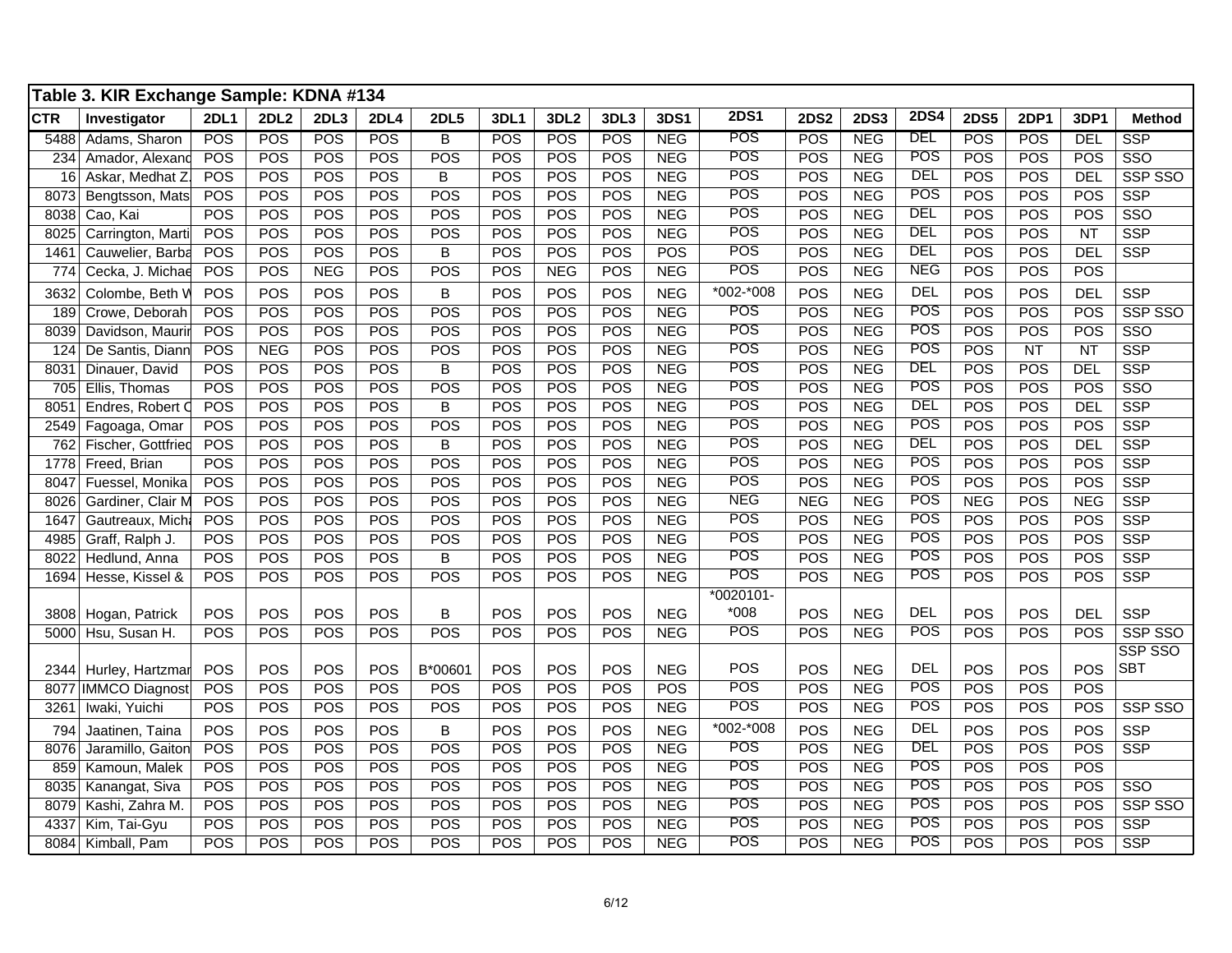|            | Table 3. KIR Exchange Sample: KDNA #134 |             |             |            |             |                |             |           |           |            |               |             |             |             |             |             |            |                |
|------------|-----------------------------------------|-------------|-------------|------------|-------------|----------------|-------------|-----------|-----------|------------|---------------|-------------|-------------|-------------|-------------|-------------|------------|----------------|
| <b>CTR</b> | Investigator                            | <b>2DL1</b> | <b>2DL2</b> | 2DL3       | <b>2DL4</b> | <b>2DL5</b>    | <b>3DL1</b> | 3DL2      | 3DL3      | 3DS1       | <b>2DS1</b>   | <b>2DS2</b> | <b>2DS3</b> | <b>2DS4</b> | <b>2DS5</b> | <b>2DP1</b> | 3DP1       | <b>Method</b>  |
| 8046       | Kusnierczyk, Pio                        | POS         | POS         | POS        | POS         | POS            | POS         | POS       | POS       | <b>NEG</b> | POS           | POS         | <b>NEG</b>  | DEL         | POS         | POS         | POS        | <b>SSP</b>     |
| 8071       | Kwok, Janette                           | POS         | POS         | POS        | <b>POS</b>  | POS            | POS         | POS       | POS       | <b>NEG</b> | POS           | <b>POS</b>  | <b>NEG</b>  | POS         | POS         | POS         | POS        | SSO            |
| 791        | Lacelle, Chantale                       | POS         | POS         | POS        | <b>POS</b>  | $\overline{B}$ | POS         | POS       | POS       | <b>NEG</b> | <b>POS</b>    | POS         | <b>NEG</b>  | DEL         | POS         | POS         | <b>DEL</b> |                |
| 278        | Lee, Jar-How                            | POS         | POS         | POS        | <b>POS</b>  | POS            | POS         | POS       | POS       | <b>NEG</b> | POS           | POS         | <b>NEG</b>  | <b>POS</b>  | POS         | POS         | POS        | SSO            |
| 8069       | Maha, George                            | POS         | POS         | POS        | POS         | $\overline{B}$ | POS         | POS       | POS       | <b>NEG</b> | POS           | POS         | <b>NEG</b>  | <b>DEL</b>  | POS         | POS         | <b>DEL</b> | <b>SSP</b>     |
| 8067       | Marino, Susana                          | POS         | POS         | <b>POS</b> | <b>POS</b>  | POS            | POS         | POS       | POS       | <b>NEG</b> | POS           | POS         | <b>NEG</b>  | POS         | POS         | POS         | POS        | SSP SSO        |
|            |                                         |             |             |            |             |                |             |           |           |            |               |             |             | $*003/$     |             |             |            |                |
|            |                                         |             |             |            |             |                |             |           |           |            |               |             |             | $*004/$     |             |             |            |                |
|            |                                         |             |             |            |             |                |             |           |           |            |               |             |             | $*006/$     |             |             |            |                |
|            | 5142 Marsh, Steven                      | POS         | POS         | POS        | POS         | POS            | POS         | POS       | POS       | <b>NEG</b> | <b>POS</b>    | POS         | <b>NEG</b>  | $*007$      | POS         | POS         | $*003$     | <b>SSP</b>     |
| 733        | Mytilineos, Joan                        | POS         | POS         | POS        | <b>POS</b>  | $\overline{B}$ | POS         | POS       | POS       | NEG        | <b>POS</b>    | POS         | <b>NEG</b>  | <b>DEL</b>  | POS         | POS         | POS        | <b>SSP</b>     |
| 5231       | Nelson, Karen                           | <b>POS</b>  | POS         | POS        | <b>POS</b>  | POS            | POS         | POS       | POS       | <b>NEG</b> | POS           | <b>POS</b>  | <b>NEG</b>  | POS         | POS         | POS         | POS        |                |
| 8083       | Nikaein, Afzal                          | POS         | POS         | <b>POS</b> | <b>POS</b>  | B              | $*001$      | POS       | POS       | <b>NEG</b> | $*002$        | <b>POS</b>  | <b>NEG</b>  | $*003$      | POS         | POS         | POS        | <b>SSP</b>     |
|            |                                         |             |             |            |             |                |             |           |           |            |               |             |             | DEL,        |             |             |            |                |
| 1108       | Osada, Masako                           | POS         | POS         | POS        | <b>POS</b>  | POS            | POS         | POS       | POS       | <b>NEG</b> | POS           | POS         | <b>NEG</b>  | <b>FULL</b> | POS         | POS         | POS        | SSO            |
| 3966       | Permpikul, Vejba                        | POS         | POS         | POS        | POS         | POS            | POS         | POS       | POS       | <b>NEG</b> | POS           | POS         | <b>NEG</b>  | POS         | POS         | POS         | POS        | <b>SSP</b>     |
| 8030       | Poulton, Kay                            | POS         | POS         | POS        | <b>POS</b>  | POS            | POS         | POS       | POS       | <b>NEG</b> | POS           | POS         | <b>NEG</b>  | <b>POS</b>  | POS         | POS         | POS        | SSO            |
| 8050       | Raja, Rajalingam                        | POS         | POS         | POS        | <b>POS</b>  | $\overline{B}$ | POS         | POS       | POS       | <b>NEG</b> | <b>POS</b>    | <b>POS</b>  | <b>NEG</b>  | <b>DEL</b>  | POS         | POS         | <b>DEL</b> | <b>SSP</b>     |
| 3753       | Reed, Elaine F.                         | POS         | POS         | POS        | POS         | POS            | POS         | POS       | POS       | <b>NEG</b> | POS           | <b>POS</b>  | <b>NEG</b>  | POS         | POS         | POS         | POS        | SSP SSO        |
| 3798       | Reinsmoen, Nan                          | POS         | POS         | <b>POS</b> | POS         | POS            | POS         | POS       | POS       | <b>NEG</b> | POS           | POS         | <b>NEG</b>  | <b>POS</b>  | POS         | <b>POS</b>  | POS        |                |
| 8060       | Rost, Klein &                           | POS         | POS         | POS        | POS         | POS            | POS         | POS       | POS       | <b>NEG</b> | POS           | POS         | <b>NEG</b>  | POS         | POS         | POS         | POS        | SSO            |
| 4251       | Schiller, Jennifer                      | POS         | POS         | POS        | <b>POS</b>  | POS            | POS         | POS       | POS       | <b>NEG</b> | POS           | <b>POS</b>  | <b>NEG</b>  | <b>POS</b>  | POS         | POS         | POS        | SSO            |
| 3410       | Schroeder, M.L.                         | POS         | POS         | <b>POS</b> | <b>POS</b>  | B              | POS         | POS       | POS       | <b>NEG</b> | POS           | POS         | <b>NEG</b>  | DEL         | POS         | POS         | <b>DEL</b> | <b>SSP</b>     |
|            |                                         |             |             |            |             |                | $*001$      |           |           |            |               |             |             |             |             |             |            |                |
| 1426       | Senitzer, David                         | POS         | POS         | POS        | POS         | B*006          | $*005$      | POS       | POS       | <b>NEG</b> | POS           | POS         | <b>NEG</b>  | <b>DEL</b>  | POS         | POS         | $*003$     | <b>SSP</b>     |
| 8085       | Shalini, Pereira                        | POS         | POS         | POS        | <b>POS</b>  | POS            | POS         | POS       | POS       | <b>NEG</b> | POS           | POS         | <b>NEG</b>  | POS         | POS         | POS         | POS        |                |
| 702        | Spannagl, Micha                         | POS         | POS         | POS        | <b>POS</b>  | POS            | POS         | POS       | POS       | <b>NEG</b> | POS           | POS         | <b>NEG</b>  | <b>POS</b>  | POS         | POS         | POS        | <b>SSP SSO</b> |
| 2518       | Tambur, Anat                            | POS         | POS         | POS        | POS         | POS            | POS         | POS       | POS       | <b>NEG</b> | POS           | POS         | <b>NEG</b>  | <b>POS</b>  | POS         | POS         | POS        | SSO            |
| 769        | Tavoularis, Sofia                       | POS         | POS         | POS        | <b>POS</b>  | B              | POS         | POS       | POS       | <b>NEG</b> | <b>POS</b>    | POS         | <b>NEG</b>  | DEL         | POS         | POS         | POS        | SSP SSO        |
| 5451       | Tilanus, Marcel                         | POS         | POS         | POS        | <b>POS</b>  | POS            | POS         | POS       | POS       | <b>NEG</b> | POS           | <b>POS</b>  | <b>NEG</b>  | POS         | POS         | POS         | POS        | SSO            |
| 8024       | Trowsdale, John                         | POS         | POS         | POS        | <b>NT</b>   | POS            | POS         | <b>NT</b> | <b>NT</b> | <b>NEG</b> | POS           | POS         | <b>NEG</b>  | <b>DEL</b>  | POS         | POS         | <b>DEL</b> | <b>SSP</b>     |
| 5462       | Turner, E.V.                            | POS         | POS         | POS        | <b>POS</b>  | $\, {\bf B}$   | POS         | POS       | POS       | <b>NEG</b> | $*002 - *008$ | <b>POS</b>  | <b>NEG</b>  | <b>DEL</b>  | POS         | POS         | POS        | <b>SSP</b>     |
| 8053       | Tyan, Fernandez                         | POS         | POS         | POS        | POS         | $\overline{B}$ | POS         | POS       | POS       | <b>NEG</b> | POS           | POS         | <b>NEG</b>  | <b>DEL</b>  | POS         | POS         | <b>DEL</b> | <b>SSP SSO</b> |
| 8028       | Uhrberg, Markus                         | POS         | POS         | POS        | NT          | POS            | POS         | POS       | <b>NT</b> | <b>NEG</b> | POS           | POS         | <b>NEG</b>  | POS         | POS         | NT          | NT         | <b>SSP</b>     |
| 3775       | Vidan-Jeras, Bla                        | POS         | POS         | POS        | <b>POS</b>  | POS            | POS         | POS       | POS       | <b>NEG</b> | POS           | POS         | <b>NEG</b>  | POS         | POS         | POS         | POS        |                |
| 8023       | Vilches, Carlos                         | POS         | POS         | POS        | <b>POS</b>  | POS            | POS         | POS       | POS       | NEG        | POS           | <b>POS</b>  | <b>NEG</b>  | <b>DEL</b>  | POS         | POS         | <b>DEL</b> |                |
| 5282       | Yu, Neng                                | POS         | POS         | POS        | POS         | POS            | POS         | POS       | POS       | <b>NEG</b> | POS           | <b>POS</b>  | <b>NEG</b>  | POS         | POS         | POS         | POS        | <b>SSP</b>     |
| 1466       | Yu, Neng                                | POS         | POS         | POS        | POS         | POS            | POS         | POS       | POS       | <b>NEG</b> | POS           | POS         | <b>NEG</b>  | POS         | POS         | POS         | POS        | <b>SSP</b>     |
|            | 713 Zachary, Andrea                     | POS         | POS         | POS        | POS         | POS            | POS         | POS       | POS       | <b>NEG</b> | POS           | <b>POS</b>  | <b>NEG</b>  | <b>POS</b>  | POS         | POS         | POS        | SSP SSO        |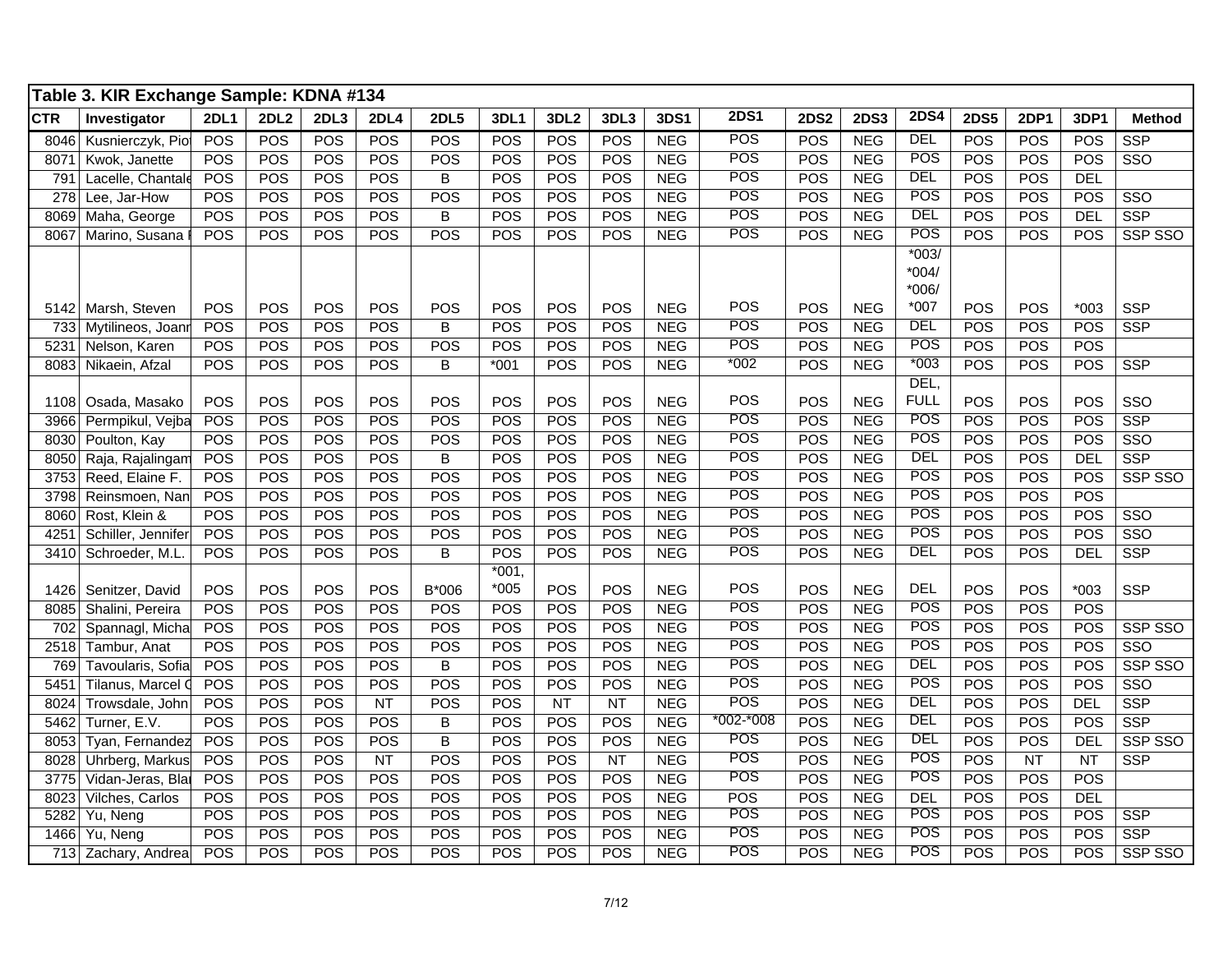|            | Table 4. KIR Exchange Sample: KDNA #135 |             |      |            |            |             |             |                  |            |            |               |             |             |             |             |            |                  |                         |
|------------|-----------------------------------------|-------------|------|------------|------------|-------------|-------------|------------------|------------|------------|---------------|-------------|-------------|-------------|-------------|------------|------------------|-------------------------|
| <b>CTR</b> | Investigator                            | <b>2DL1</b> | 2DL2 | 2DL3       | 2DL4       | <b>2DL5</b> | <b>3DL1</b> | 3DL <sub>2</sub> | 3DL3       | 3DS1       | <b>2DS1</b>   | <b>2DS2</b> | <b>2DS3</b> | <b>2DS4</b> | <b>2DS5</b> | 2DP1       | 3DP1             | <b>Method</b>           |
| 5488       | Adams, Sharon                           | POS         | POS  | POS        | <b>POS</b> | Α           | <b>POS</b>  | <b>POS</b>       | <b>POS</b> | <b>POS</b> | <b>POS</b>    | POS         | POS         | <b>FULL</b> | <b>NEG</b>  | <b>POS</b> | POS              | SSP                     |
| 234        | Amador, Alexand                         | POS         | POS  | POS        | POS        | POS         | <b>POS</b>  | <b>POS</b>       | POS        | <b>POS</b> | POS           | POS         | POS         | <b>POS</b>  | <b>NEG</b>  | POS        | POS              | SSO                     |
| 16         | Askar, Medhat Z                         | POS         | POS  | POS        | POS        | Α           | POS         | POS              | POS        | POS        | POS           | POS         | POS         | <b>FULL</b> | <b>NEG</b>  | POS        | <b>FULL, DEL</b> | SSP SSO                 |
| 8073       | Bengtsson, Mats                         | POS         | POS  | POS        | POS        | POS         | POS         | <b>POS</b>       | POS        | <b>POS</b> | POS           | POS         | POS         | POS         | <b>NEG</b>  | POS        | POS              | <b>SSP</b>              |
| 8038       | Cao, Kai                                | POS         | POS  | POS        | POS        | POS         | <b>POS</b>  | POS              | POS        | POS        | POS           | POS         | POS         | <b>FULL</b> | <b>NEG</b>  | POS        | POS              | $\overline{\text{SSO}}$ |
| 8025       | Carrington, Marti                       | POS         | POS  | POS        | POS        | POS         | POS         | POS              | POS        | POS        | POS           | POS         | POS         | <b>FULL</b> | <b>NEG</b>  | POS        | NT               | <b>SSP</b>              |
| 1461       | Cauwelier, Barba                        | POS         | POS  | POS        | POS        | Α           | POS         | POS              | POS        | <b>POS</b> | POS           | POS         | POS         | <b>FULL</b> | <b>NEG</b>  | POS        | <b>POS</b>       | <b>SSP</b>              |
| 774        | Cecka, J. Michae                        | POS         | POS  | <b>NEG</b> | POS        | POS         | <b>POS</b>  | <b>NEG</b>       | <b>POS</b> | POS        | POS           | POS         | POS         | <b>NEG</b>  | <b>NEG</b>  | POS        | POS              |                         |
| 3632       | Colombe, Beth V                         | POS         | POS  | POS        | POS        | Α           | POS         | POS              | POS        | POS        | $*002 - *008$ | POS         | POS         | <b>FULL</b> | <b>NEG</b>  | POS        | FULL, DEL        | <b>SSP</b>              |
| 189        | Crowe, Deborah                          | POS         | POS  | POS        | POS        | POS         | POS         | POS              | <b>POS</b> | <b>POS</b> | POS           | POS         | POS         | POS         | <b>NEG</b>  | POS        | <b>POS</b>       | SSP SSO                 |
| 8039       | Davidson, Maurir                        | POS         | POS  | POS        | POS        | POS         | <b>POS</b>  | POS              | POS        | POS        | POS           | POS         | POS         | <b>POS</b>  | NEG         | <b>POS</b> | <b>POS</b>       | SSO                     |
| 124        | De Santis, Diann                        | POS         | POS  | POS        | POS        | POS         | POS         | POS              | POS        | POS        | POS           | POS         | POS         | POS         | <b>NEG</b>  | <b>NT</b>  | NT               | <b>SSP</b>              |
| 8031       | Dinauer, David                          | POS         | POS  | POS        | POS        | A           | POS         | POS              | POS        | POS        | POS           | POS         | POS         | <b>FULL</b> | <b>NEG</b>  | POS        | FULL, DEL        | <b>SSP</b>              |
| 705        | Ellis, Thomas                           | POS         | POS  | POS        | POS        | POS         | POS         | POS              | POS        | POS        | POS           | POS         | POS         | POS         | <b>NEG</b>  | POS        | POS              | SSO                     |
| 8051       | Endres, Robert C                        | POS         | POS  | POS        | POS        | Α           | POS         | POS              | POS        | POS        | POS           | POS         | POS         | <b>FULL</b> | <b>NEG</b>  | POS        | FULL, DEL        | <b>SSP</b>              |
| 2549       | Fagoaga, Omar                           | POS         | POS  | POS        | POS        | POS         | <b>POS</b>  | <b>POS</b>       | POS        | <b>POS</b> | POS           | POS         | POS         | POS         | <b>NEG</b>  | POS        | POS              | <b>SSP</b>              |
| 762        | Fischer, Gottfried                      | POS         | POS  | POS        | POS        | A           | <b>POS</b>  | <b>POS</b>       | POS        | <b>POS</b> | POS           | POS         | POS         | <b>FULL</b> | <b>NEG</b>  | POS        | POS              | <b>SSP</b>              |
| 1778       | Freed, Brian                            | POS         | POS  | POS        | POS        | POS         | POS         | POS              | POS        | <b>POS</b> | POS           | POS         | POS         | POS         | <b>NEG</b>  | POS        | POS              | <b>SSP</b>              |
| 8047       | Fuessel, Monika                         | POS         | POS  | POS        | POS        | POS         | <b>POS</b>  | POS              | POS        | POS        | POS           | POS         | POS         | POS         | NEG         | POS        | POS              | <b>SSP</b>              |
| 8026       | Gardiner, Clair M                       | POS         | POS  | POS        | POS        | POS         | POS         | <b>POS</b>       | POS        | POS        | <b>NEG</b>    | POS         | POS         | <b>NEG</b>  | <b>NEG</b>  | POS        | POS              | <b>SSP</b>              |
| 1647       | Gautreaux, Micha                        | POS         | POS  | POS        | POS        | POS         | POS         | POS              | POS        | POS        | POS           | POS         | POS         | <b>POS</b>  | <b>NEG</b>  | POS        | <b>POS</b>       | <b>SSP</b>              |
| 4985       | Graff, Ralph J.                         | POS         | POS  | POS        | POS        | POS         | POS         | POS              | POS        | POS        | POS           | POS         | POS         | <b>POS</b>  | <b>NEG</b>  | POS        | POS              | <b>SSP</b>              |
| 8022       | Hedlund, Anna                           | POS         | POS  | POS        | POS        | A           | POS         | POS              | POS        | <b>POS</b> | POS           | POS         | POS         | POS         | <b>NEG</b>  | POS        | POS              | <b>SSP</b>              |
| 1694       | Hesse, Kissel &                         | POS         | POS  | POS        | POS        | POS         | POS         | <b>POS</b>       | <b>POS</b> | <b>POS</b> | POS           | POS         | POS         | <b>POS</b>  | <b>NEG</b>  | POS        | <b>POS</b>       | <b>SSP</b>              |
|            |                                         |             |      |            |            |             |             |                  |            |            | $*0020101-$   |             |             |             |             |            |                  |                         |
|            | 3808 Hogan, Patrick                     | POS         | POS  | POS        | POS        | Α           | <b>POS</b>  | POS              | POS        | <b>POS</b> | $*008$        | POS         | POS         | <b>FULL</b> | <b>NEG</b>  | POS        | FULL, DEL        | SSP                     |
| 5000       | Hsu, Susan H.                           | POS         | POS  | POS        | POS        | POS         | POS         | POS              | POS        | <b>POS</b> | POS           | POS         | POS         | POS         | <b>NEG</b>  | POS        | POS              | SSP SSO                 |
|            |                                         |             |      |            |            |             |             |                  |            |            |               |             |             |             |             |            |                  | SSP SSO                 |
|            | 2344 Hurley, Hartzmar                   | POS         | POS  | POS        | POS        | A*00501     | <b>POS</b>  | POS              | POS        | <b>POS</b> | POS           | POS         | POS         | <b>FULL</b> | <b>NEG</b>  | POS        | POS              | <b>SBT</b>              |
| 8077       | <b>IMMCO Diagnos</b>                    | POS         | POS  | POS        | POS        | POS         | <b>POS</b>  | <b>POS</b>       | POS        | <b>POS</b> | POS           | POS         | POS         | POS         | <b>NEG</b>  | POS        | <b>POS</b>       |                         |
| 3261       | Iwaki, Yuichi                           | POS         | POS  | POS        | POS        | POS         | <b>POS</b>  | <b>POS</b>       | POS        | <b>POS</b> | POS           | POS         | POS         | <b>POS</b>  | <b>NEG</b>  | POS        | <b>POS</b>       | SSP SSO                 |
| 794        | Jaatinen, Taina                         | POS         | POS  | POS        | POS        | Α           | POS         | POS              | POS        | POS        | $*002 - *008$ | POS         | POS         | <b>FULL</b> | <b>NEG</b>  | POS        | POS              | <b>SSP</b>              |
| 8076       | Jaramillo, Gaiton                       | POS         | POS  | POS        | POS        | POS         | <b>POS</b>  | POS              | POS        | <b>POS</b> | POS           | POS         | POS         | <b>FULL</b> | <b>NEG</b>  | POS        | POS              | <b>SSP</b>              |
| 859        | Kamoun, Malek                           | POS         | POS  | POS        | POS        | POS         | POS         | POS              | POS        | POS        | POS           | POS         | POS         | POS         | <b>NEG</b>  | POS        | <b>POS</b>       |                         |
| 8035       | Kanangat, Siva                          | POS         | POS  | POS        | POS        | POS         | POS         | POS              | POS        | POS        | POS           | POS         | POS         | POS         | <b>NEG</b>  | POS        | POS              | $\overline{\text{SSO}}$ |
| 8079       | Kashi, Zahra M.                         | POS         | POS  | POS        | POS        | POS         | POS         | POS              | POS        | POS        | POS           | POS         | POS         | <b>POS</b>  | <b>NEG</b>  | POS        | POS              | SSP SSO                 |
| 4337       | Kim, Tai-Gyu                            | POS         | POS  | POS        | POS        | POS         | POS         | POS              | POS        | <b>POS</b> | POS           | POS         | POS         | POS         | <b>NEG</b>  | POS        | POS              | <b>SSP</b>              |
| 8084       | Kimball, Pam                            | POS         | POS  | POS        | POS        | POS         | <b>POS</b>  | POS              | POS        | <b>POS</b> | POS           | POS         | POS         | POS         | <b>NEG</b>  | POS        | POS              | <b>SSP</b>              |
| 8046       | Kusnierczyk, Pio                        | POS         | POS  | POS        | POS        | POS         | POS         | POS              | POS        | POS        | POS           | POS         | POS         | <b>FULL</b> | <b>NEG</b>  | POS        | POS              | <b>SSP</b>              |
| 8071       | Kwok, Janette                           | POS         | POS  | POS        | POS        | POS         | POS         | POS              | POS        | POS        | POS           | POS         | POS         | POS         | <b>NEG</b>  | POS        | POS              | SSO                     |
|            | 791 Lacelle, Chantale                   | POS         | POS  | POS        | POS        | A           | <b>POS</b>  | POS              | POS        | <b>POS</b> | POS           | POS         | POS         | <b>FULL</b> | <b>NEG</b>  | POS        | FULL, DEL        |                         |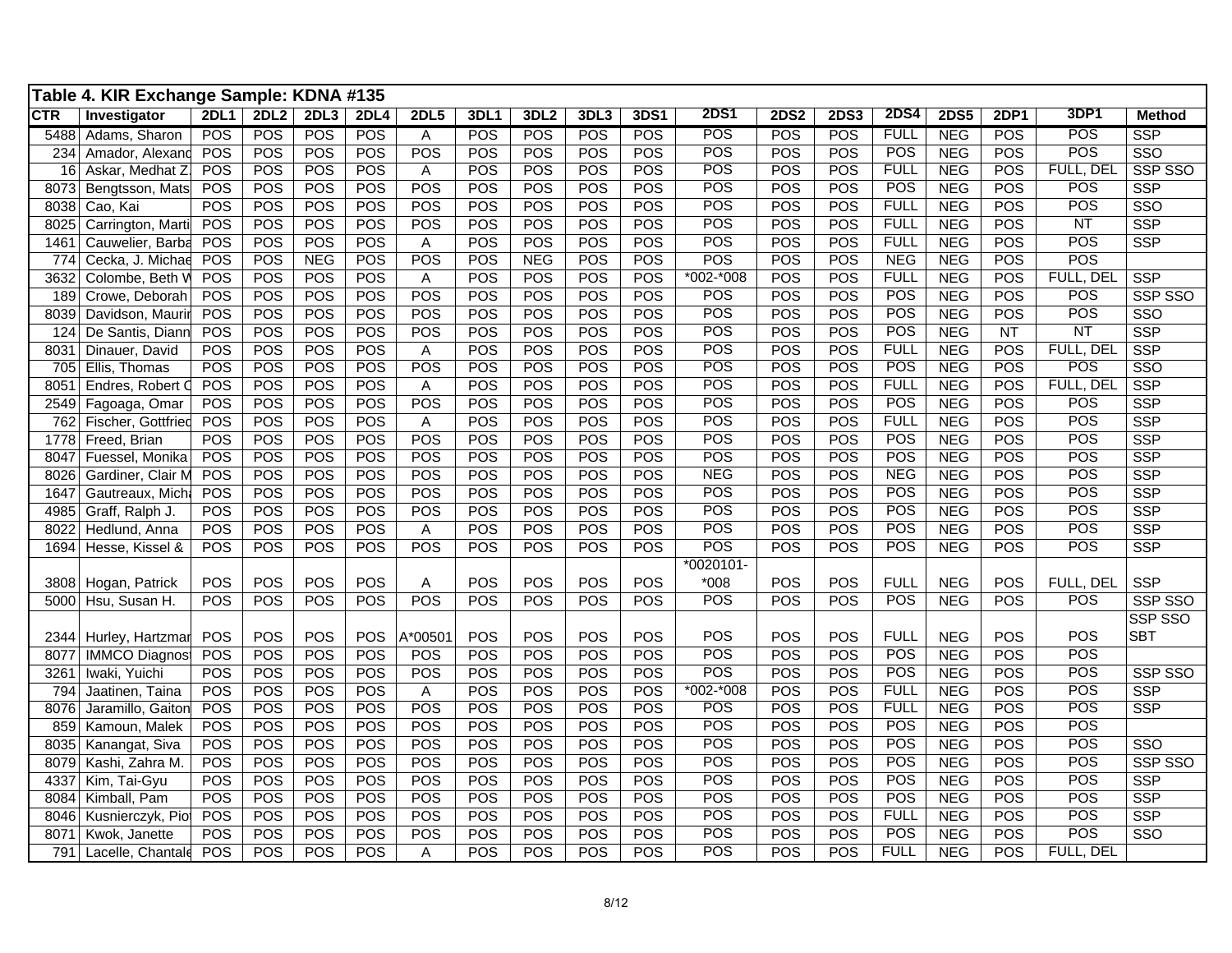|            | Table 4. KIR Exchange Sample: KDNA #135 |             |            |            |                 |             |            |                  |            |            |               |             |             |             |             |             |             |                         |
|------------|-----------------------------------------|-------------|------------|------------|-----------------|-------------|------------|------------------|------------|------------|---------------|-------------|-------------|-------------|-------------|-------------|-------------|-------------------------|
| <b>CTR</b> | Investigator                            | <b>2DL1</b> | 2DL2       | 2DL3       | 2DL4            | <b>2DL5</b> | 3DL1       | 3DL <sub>2</sub> | 3DL3       | 3DS1       | <b>2DS1</b>   | <b>2DS2</b> | <b>2DS3</b> | <b>2DS4</b> | <b>2DS5</b> | <b>2DP1</b> | <b>3DP1</b> | <b>Method</b>           |
| 278        | Lee, Jar-How                            | <b>POS</b>  | POS        | <b>POS</b> | POS             | <b>POS</b>  | POS        | <b>POS</b>       | <b>POS</b> | <b>POS</b> | POS           | POS         | <b>POS</b>  | POS         | <b>NEG</b>  | <b>POS</b>  | POS         | SSO                     |
| 8069       | Maha, George                            | <b>POS</b>  | POS        | <b>POS</b> | POS             | Α           | <b>POS</b> | <b>POS</b>       | POS        | <b>POS</b> | POS           | <b>POS</b>  | POS         | <b>FULL</b> | <b>NEG</b>  | <b>POS</b>  | FULL, DEL   | <b>SSP</b>              |
| 8067       | Marino, Susana                          | <b>POS</b>  | <b>POS</b> | <b>POS</b> | POS             | POS         | <b>POS</b> | <b>POS</b>       | <b>POS</b> | <b>POS</b> | POS           | <b>POS</b>  | POS         | <b>POS</b>  | <b>NEG</b>  | <b>POS</b>  | <b>POS</b>  | SSP SSO                 |
|            |                                         |             |            |            |                 |             |            |                  |            |            |               |             |             |             |             |             | *001/ *002/ |                         |
| 5142       | Marsh, Steven                           | <b>POS</b>  | POS        | <b>POS</b> | POS             | POS         | <b>POS</b> | <b>POS</b>       | POS        | <b>POS</b> | POS           | POS         | <b>POS</b>  | $*001$      | <b>NEG</b>  | <b>POS</b>  | *004,*003   | <b>SSP</b>              |
|            |                                         |             |            |            |                 |             |            |                  |            |            |               |             |             | FULL,       |             |             |             |                         |
| 733        | Mytilineos, Joanr                       | POS         | POS        | POS        | POS             | Α           | <b>POS</b> | <b>POS</b>       | POS        | POS        | POS           | POS         | POS         | <b>DEL</b>  | <b>NEG</b>  | POS         | POS         | <b>SSP</b>              |
| 5231       | Nelson, Karen                           | <b>POS</b>  | POS        | POS        | POS             | POS         | <b>POS</b> | <b>POS</b>       | <b>POS</b> | POS        | POS           | POS         | POS         | POS         | <b>NEG</b>  | <b>POS</b>  | POS         |                         |
| 8083       | Nikaein, Afzal                          | <b>POS</b>  | POS        | <b>POS</b> | POS             | A           | $*001$     | <b>POS</b>       | <b>POS</b> | <b>POS</b> | $*002$        | <b>POS</b>  | POS         | $*001$      | <b>NEG</b>  | <b>POS</b>  | POS         | <b>SSP</b>              |
| 1108       | Osada, Masako                           | <b>POS</b>  | POS        | POS        | POS             | POS         | POS        | <b>POS</b>       | POS        | <b>POS</b> | POS           | <b>POS</b>  | POS         | <b>FULL</b> | <b>NEG</b>  | <b>POS</b>  | POS         | $\overline{\text{SSO}}$ |
| 3966       | Permpikul, Vejba                        | POS         | POS        | <b>POS</b> | POS             | POS         | <b>POS</b> | <b>POS</b>       | <b>POS</b> | POS        | POS           | POS         | POS         | <b>POS</b>  | <b>NEG</b>  | <b>POS</b>  | POS         | <b>SSP</b>              |
| 8030       | Poulton, Kay                            | POS         | POS        | POS        | POS             | POS         | POS        | <b>POS</b>       | POS        | POS        | POS           | POS         | POS         | POS         | <b>NEG</b>  | POS         | POS         | $\overline{\text{SSO}}$ |
| 8050       | Raja, Rajalingam                        | POS         | POS        | POS        | POS             | Α           | POS        | <b>POS</b>       | POS        | POS        | POS           | POS         | POS         | <b>FULL</b> | <b>NEG</b>  | <b>POS</b>  | POS         | <b>SSP</b>              |
| 3753       | Reed, Elaine F.                         | POS         | POS        | <b>POS</b> | POS             | POS         | POS        | POS              | POS        | <b>POS</b> | POS           | POS         | POS         | POS         | <b>NEG</b>  | <b>POS</b>  | POS         | SSP SSO                 |
| 3798       | Reinsmoen, Nan                          | POS         | POS        | <b>POS</b> | POS             | POS         | <b>POS</b> | <b>POS</b>       | <b>POS</b> | <b>POS</b> | POS           | <b>POS</b>  | POS         | <b>POS</b>  | <b>NEG</b>  | <b>POS</b>  | POS         |                         |
| 8060       | Rost, Klein &                           | <b>POS</b>  | POS        | <b>POS</b> | POS             | POS         | <b>POS</b> | <b>POS</b>       | <b>POS</b> | <b>POS</b> | POS           | <b>POS</b>  | POS         | <b>POS</b>  | <b>NEG</b>  | <b>POS</b>  | POS         | SSO                     |
| 4251       | Schiller, Jennifer                      | POS         | POS        | <b>POS</b> | POS             | POS         | <b>POS</b> | <b>POS</b>       | POS        | <b>POS</b> | POS           | POS         | POS         | <b>POS</b>  | <b>NEG</b>  | <b>POS</b>  | POS         | SSO                     |
| 3410       | Schroeder, M.L.                         | <b>POS</b>  | POS        | <b>POS</b> | POS             | Α           | POS        | POS              | <b>POS</b> | <b>POS</b> | <b>POS</b>    | POS         | POS         | <b>FULL</b> | <b>NEG</b>  | <b>POS</b>  | POS         | <b>SSP</b>              |
|            |                                         |             |            |            |                 | A*009/      |            |                  |            |            |               |             |             |             |             |             |             |                         |
| 1426       | Senitzer, David                         | POS         | POS        | <b>POS</b> | POS             | $*016$      | $*002$     | <b>POS</b>       | <b>POS</b> | POS        | POS           | POS         | <b>POS</b>  | <b>FULL</b> | <b>NEG</b>  | POS         | $*003$      | <b>SSP</b>              |
| 8085       | Shalini, Pereira                        | POS         | POS        | POS        | POS             | POS         | POS        | POS              | POS        | POS        | <b>POS</b>    | POS         | POS         | <b>POS</b>  | <b>NEG</b>  | POS         | POS         |                         |
| 702        | Spannagl, Micha                         | POS         | POS        | POS        | POS             | POS         | <b>POS</b> | <b>POS</b>       | POS        | <b>POS</b> | <b>POS</b>    | POS         | <b>POS</b>  | POS         | <b>NEG</b>  | <b>POS</b>  | POS         | SSP SSO                 |
| 2518       | Tambur, Anat                            | <b>POS</b>  | POS        | POS        | POS             | POS         | <b>POS</b> | <b>POS</b>       | POS        | <b>POS</b> | <b>POS</b>    | <b>POS</b>  | <b>POS</b>  | <b>POS</b>  | <b>NEG</b>  | <b>POS</b>  | <b>POS</b>  | SSO                     |
| 769        | Tavoularis, Sofia                       | POS         | POS        | POS        | POS             | A           | POS        | <b>POS</b>       | POS        | POS        | POS           | POS         | POS         | <b>FULL</b> | <b>NEG</b>  | <b>POS</b>  | POS         | SSP SSO                 |
| 5451       | Tilanus, Marcel Q                       | POS         | POS        | POS        | POS             | POS         | <b>POS</b> | POS              | POS        | <b>POS</b> | POS           | POS         | POS         | POS         | <b>NEG</b>  | <b>POS</b>  | POS         | SSO                     |
| 8024       | Trowsdale, John                         | POS         | POS        | POS        | <b>NT</b>       | POS         | POS        | $\overline{NT}$  | NT         | <b>POS</b> | POS           | POS         | POS         | WT          | <b>NEG</b>  | POS         | FULL, DEL   | <b>SSP</b>              |
| 5462       | Turner, E.V.                            | <b>POS</b>  | POS        | POS        | POS             | Α           | POS        | POS              | POS        | <b>POS</b> | $*002 - *008$ | POS         | POS         | <b>FULL</b> | <b>NEG</b>  | <b>POS</b>  | POS         | <b>SSP</b>              |
| 8053       | Tyan, Fernandez                         | POS         | POS        | POS        | POS             | A           | POS        | POS              | POS        | POS        | POS           | POS         | POS         | <b>FUL</b>  | <b>NEG</b>  | <b>POS</b>  | POS         | SSP SSO                 |
| 8028       | Uhrberg, Markus                         | POS         | POS        | POS        | $\overline{NT}$ | POS         | <b>POS</b> | <b>POS</b>       | <b>NT</b>  | <b>POS</b> | POS           | <b>POS</b>  | POS         | POS         | <b>NEG</b>  | <b>NT</b>   | <b>NT</b>   | <b>SSP</b>              |
| 3775       | Vidan-Jeras, Blai                       | POS         | POS        | POS        | POS             | Α           | <b>POS</b> | POS              | <b>POS</b> | POS        | POS           | POS         | POS         | POS         | <b>NEG</b>  | <b>POS</b>  | POS         |                         |
| 8023       | Vilches, Carlos                         | <b>POS</b>  | POS        | POS        | POS             | POS         | POS        | <b>POS</b>       | POS        | POS        | POS           | POS         | POS         | <b>FULL</b> | <b>NEG</b>  | POS         | FULL, DEL   |                         |
| 5282       | Yu, Neng                                | POS         | POS        | POS        | POS             | POS         | POS        | <b>POS</b>       | POS        | POS        | POS           | POS         | POS         | POS         | <b>NEG</b>  | POS         | POS         | <b>SSP</b>              |
| 1466       | Yu, Neng                                | <b>POS</b>  | POS        | POS        | POS             | POS         | <b>POS</b> | <b>POS</b>       | POS        | <b>POS</b> | POS           | POS         | POS         | POS         | <b>NEG</b>  | <b>POS</b>  | POS         | <b>SSP</b>              |
|            | 713 Zachary, Andrea                     | POS         | POS        | POS        | POS             | POS         | POS        | <b>POS</b>       | POS        | <b>POS</b> | POS           | POS         | POS         | <b>POS</b>  | <b>NEG</b>  | <b>POS</b>  | POS         | SSP SSO                 |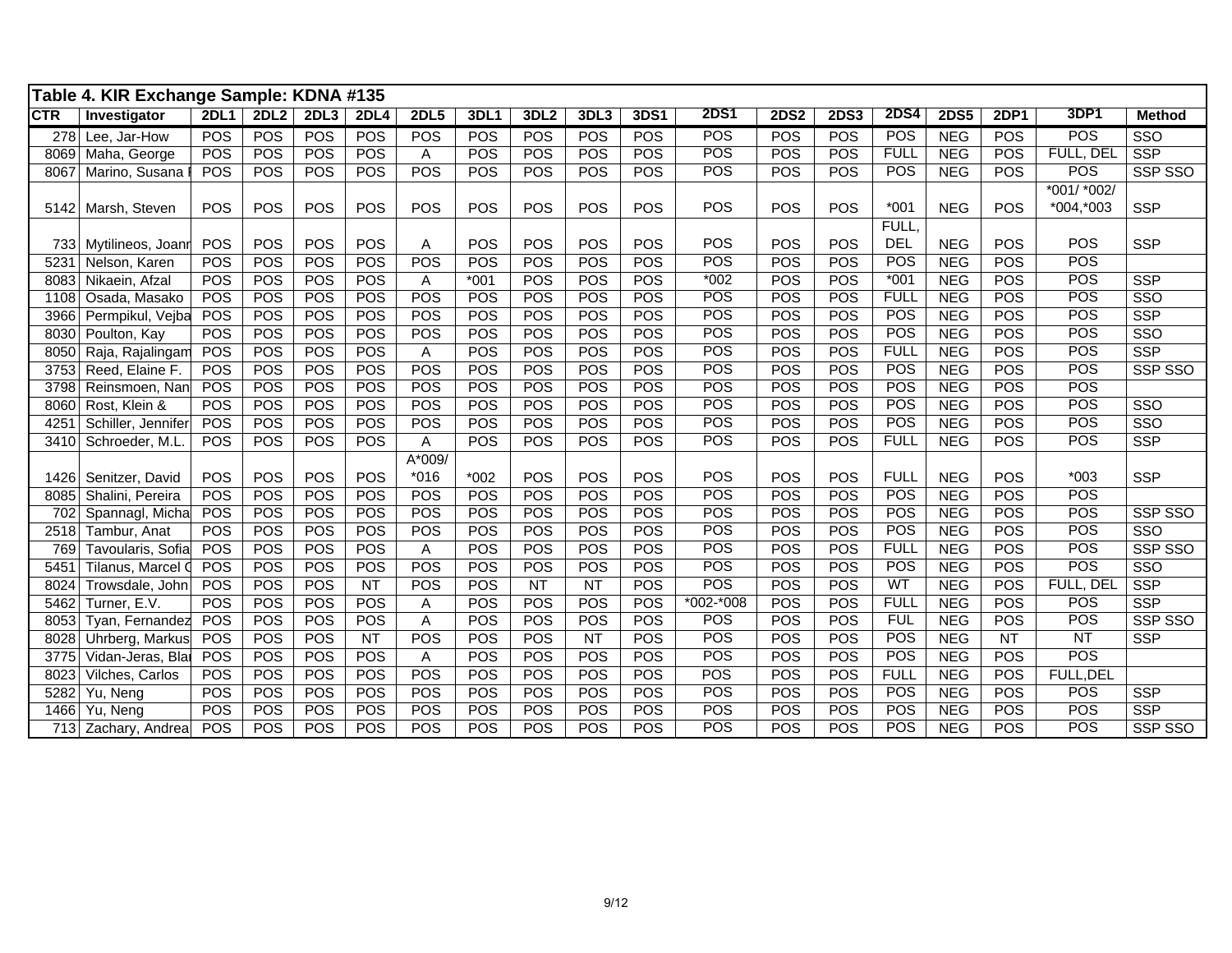|            | Table 5. KIR Exchange Sample: KDNA #136 |             |                  |            |            |                |      |                  |            |            |             |             |             |             |             |           |            |                         |
|------------|-----------------------------------------|-------------|------------------|------------|------------|----------------|------|------------------|------------|------------|-------------|-------------|-------------|-------------|-------------|-----------|------------|-------------------------|
| <b>CTR</b> | Investigator                            | <b>2DL1</b> | 2DL <sub>2</sub> | 2DL3       | 2DL4       | 2DL5           | 3DL1 | 3DL <sub>2</sub> | 3DL3       | 3DS1       | <b>2DS1</b> | <b>2DS2</b> | <b>2DS3</b> | <b>2DS4</b> | <b>2DS5</b> | 2DP1      | 3DP1       | <b>Method</b>           |
| 5488       | Adams, Sharon                           | <b>POS</b>  | <b>POS</b>       | POS        | <b>POS</b> | B              | POS  | POS              | <b>POS</b> | <b>POS</b> | <b>NEG</b>  | <b>POS</b>  | <b>POS</b>  | <b>FULL</b> | <b>NEG</b>  | POS       | POS        | <b>SSP</b>              |
| 234        | Amador, Alexand                         | POS         | POS              | POS        | POS        | POS            | POS  | POS              | <b>POS</b> | POS        | <b>NEG</b>  | POS         | <b>POS</b>  | <b>POS</b>  | <b>NEG</b>  | POS       | POS        | SSO                     |
| 16         | Askar, Medhat Z                         | POS         | POS              | POS        | POS        | $\overline{B}$ | POS  | POS              | POS        | POS        | <b>NEG</b>  | POS         | POS         | <b>FULL</b> | <b>NEG</b>  | POS       | FULL, DEL  | SSP SSO                 |
| 8073       | Bengtsson, Mats                         | POS         | POS              | POS        | <b>POS</b> | <b>POS</b>     | POS  | POS              | POS        | POS        | <b>NEG</b>  | <b>POS</b>  | <b>POS</b>  | POS         | <b>NEG</b>  | POS       | POS        | <b>SSP</b>              |
| 8038       | Cao, Kai                                | POS         | POS              | POS        | POS        | POS            | POS  | POS              | POS        | POS        | <b>NEG</b>  | POS         | POS         | <b>FULL</b> | <b>NEG</b>  | POS       | POS        | SSO                     |
| 8025       | Carrington, Marti                       | POS         | POS              | POS        | POS        | POS            | POS  | POS              | POS        | POS        | <b>NEG</b>  | POS         | POS         | <b>FULL</b> | <b>NEG</b>  | POS       | <b>NT</b>  | <b>SSP</b>              |
| 1461       | Cauwelier, Barba                        | POS         | POS              | POS        | POS        | B              | POS  | POS              | <b>POS</b> | POS        | <b>NEG</b>  | <b>POS</b>  | <b>POS</b>  | <b>FULL</b> | <b>NEG</b>  | POS       | <b>POS</b> | <b>SSP</b>              |
| 774        | Cecka, J. Michae                        | POS         | POS              | <b>NEG</b> | POS        | <b>NEG</b>     | POS  | <b>NEG</b>       | POS        | POS        | <b>NEG</b>  | POS         | <b>NEG</b>  | <b>NEG</b>  | <b>NEG</b>  | POS       | POS        |                         |
| 3632       | Colombe, Beth V                         | POS         | POS              | POS        | POS        | $\overline{B}$ | POS  | POS              | POS        | POS        | <b>NEG</b>  | POS         | <b>POS</b>  | <b>FULL</b> | <b>NEG</b>  | POS       | FULL, DEL  | <b>SSP</b>              |
| 189        | Crowe, Deborah                          | POS         | POS              | POS        | POS        | POS            | POS  | POS              | <b>POS</b> | POS        | <b>NEG</b>  | POS         | <b>POS</b>  | POS         | <b>NEG</b>  | POS       | POS        | SSP SSO                 |
| 8039       | Davidson, Mauri                         | POS         | POS              | POS        | POS        | POS            | POS  | POS              | POS        | POS        | <b>NEG</b>  | POS         | POS         | POS         | <b>NEG</b>  | POS       | POS        | SSO                     |
| 124        | De Santis, Diann                        | POS         | POS              | POS        | POS        | <b>POS</b>     | POS  | POS              | POS        | POS        | <b>POS</b>  | <b>POS</b>  | POS         | POS         | <b>NEG</b>  | <b>NT</b> | NT         | <b>SSP</b>              |
| 8031       | Dinauer, David                          | POS         | POS              | POS        | POS        | $\overline{B}$ | POS  | POS              | <b>POS</b> | POS        | <b>NEG</b>  | POS         | <b>POS</b>  | <b>FULL</b> | <b>NEG</b>  | POS       | FULL, DEL  | SSP                     |
| 705        | Ellis, Thomas                           | POS         | POS              | POS        | POS        | POS            | POS  | POS              | POS        | POS        | <b>NEG</b>  | POS         | POS         | POS         | <b>NEG</b>  | POS       | POS        | SSO                     |
| 8051       | Endres, Robert C                        | POS         | POS              | POS        | POS        | $\overline{B}$ | POS  | POS              | POS        | POS        | <b>NEG</b>  | POS         | <b>POS</b>  | <b>FULL</b> | <b>NEG</b>  | POS       | FULL, DEL  | <b>SSP</b>              |
| 2549       | Fagoaga, Omar                           | POS         | POS              | POS        | POS        | POS            | POS  | POS              | <b>POS</b> | POS        | <b>NEG</b>  | <b>POS</b>  | <b>POS</b>  | POS         | NEG         | POS       | POS        | <b>SSP</b>              |
| 762        | Fischer, Gottfried                      | POS         | POS              | POS        | POS        | $\overline{B}$ | POS  | POS              | POS        | POS        | <b>NEG</b>  | POS         | POS         | <b>FULL</b> | <b>NEG</b>  | POS       | POS        | <b>SSP</b>              |
| 1778       | Freed, Brian                            | POS         | POS              | POS        | <b>POS</b> | <b>POS</b>     | POS  | POS              | <b>POS</b> | POS        | <b>NEG</b>  | <b>POS</b>  | <b>POS</b>  | POS         | <b>NEG</b>  | POS       | POS        | <b>SSP</b>              |
| 8047       | Fuessel, Monika                         | POS         | POS              | POS        | POS        | POS            | POS  | POS              | POS        | POS        | <b>NEG</b>  | POS         | POS         | POS         | <b>NEG</b>  | POS       | POS        | <b>SSP</b>              |
| 8026       | Gardiner, Clair M                       | POS         | POS              | POS        | POS        | POS            | POS  | POS              | <b>POS</b> | POS        | <b>NEG</b>  | POS         | <b>POS</b>  | <b>NEG</b>  | <b>NEG</b>  | POS       | POS        | <b>SSP</b>              |
| 1647       | Gautreaux, Mich                         | POS         | POS              | POS        | POS        | POS            | POS  | POS              | <b>POS</b> | POS        | <b>NEG</b>  | POS         | <b>POS</b>  | POS         | <b>NEG</b>  | POS       | <b>POS</b> | <b>SSP</b>              |
| 4985       | Graff, Ralph J.                         | POS         | POS              | POS        | POS        | POS            | POS  | POS              | POS        | POS        | <b>NEG</b>  | POS         | <b>POS</b>  | POS         | <b>NEG</b>  | POS       | POS        | <b>SSP</b>              |
| 8022       | Hedlund, Anna                           | POS         | POS              | POS        | POS        | $\overline{B}$ | POS  | POS              | POS        | POS        | <b>NEG</b>  | <b>POS</b>  | POS         | POS         | <b>NEG</b>  | POS       | POS        | <b>SSP</b>              |
| 1694       | Hesse, Kissel &                         | POS         | POS              | POS        | POS        | POS            | POS  | POS              | <b>POS</b> | POS        | <b>NEG</b>  | POS         | POS         | POS         | <b>NEG</b>  | POS       | POS        | <b>SSP</b>              |
| 3808       | Hogan, Patrick                          | POS         | POS              | POS        | POS        | $\overline{B}$ | POS  | POS              | POS        | POS        | <b>NEG</b>  | POS         | POS         | <b>FULL</b> | <b>NEG</b>  | POS       | FULL, DEL  | <b>SSP</b>              |
| 5000       | Hsu, Susan H.                           | POS         | POS              | POS        | <b>POS</b> | POS            | POS  | POS              | POS        | POS        | <b>NEG</b>  | POS         | POS         | POS         | <b>NEG</b>  | POS       | POS        | SSP SSO                 |
|            |                                         |             |                  |            |            |                |      |                  |            |            |             |             |             |             |             |           |            | SSP SSO                 |
| 2344       | Hurley, Hartzmar                        | POS         | POS              | POS        | POS        | B*00201        | POS  | POS              | POS        | POS        | <b>NEG</b>  | <b>POS</b>  | <b>POS</b>  | <b>FULL</b> | <b>NEG</b>  | POS       | POS        | <b>SBT</b>              |
| 8077       | <b>IMMCO Diagnost</b>                   | POS         | POS              | POS        | POS        | <b>POS</b>     | POS  | POS              | POS        | POS        | <b>NEG</b>  | <b>POS</b>  | POS         | POS         | <b>NEG</b>  | POS       | POS        |                         |
| 3261       | Iwaki, Yuichi                           | POS         | POS              | POS        | POS        | <b>POS</b>     | POS  | POS              | POS        | POS        | <b>NEG</b>  | POS         | POS         | POS         | <b>NEG</b>  | POS       | POS        | SSP SSO                 |
| 794        | Jaatinen, Taina                         | POS         | POS              | <b>NEG</b> | POS        | В              | POS  | POS              | POS        | <b>NEG</b> | <b>NEG</b>  | POS         | <b>NEG</b>  | <b>DEL</b>  | POS         | POS       | POS        | <b>SSP</b>              |
| 8076       | Jaramillo, Gaitor                       | POS         | POS              | POS        | POS        | <b>POS</b>     | POS  | POS              | POS        | POS        | <b>NEG</b>  | POS         | POS         | <b>FULL</b> | <b>NEG</b>  | POS       | POS        | <b>SSP</b>              |
| 859        | Kamoun, Malek                           | POS         | POS              | POS        | POS        | POS            | POS  | POS              | POS        | POS        | <b>NEG</b>  | POS         | POS         | POS         | <b>NEG</b>  | POS       | POS        |                         |
| 8035       | Kanangat, Siva                          | POS         | POS              | POS        | POS        | <b>POS</b>     | POS  | POS              | POS        | POS        | <b>NEG</b>  | POS         | POS         | <b>POS</b>  | <b>NEG</b>  | POS       | POS        | $\overline{\text{SSO}}$ |
| 8079       | Kashi, Zahra M                          | POS         | POS              | POS        | <b>POS</b> | POS            | POS  | POS              | <b>POS</b> | POS        | <b>NEG</b>  | POS         | POS         | <b>POS</b>  | <b>NEG</b>  | POS       | POS        | SSP SSO                 |
| 4337       | Kim, Tai-Gyu                            | POS         | POS              | POS        | POS        | POS            | POS  | POS              | <b>POS</b> | POS        | <b>NEG</b>  | <b>POS</b>  | POS         | <b>POS</b>  | <b>NEG</b>  | POS       | POS        | <b>SSP</b>              |
| 8084       | Kimball, Pam                            | POS         | POS              | POS        | POS        | <b>POS</b>     | POS  | POS              | <b>POS</b> | POS        | <b>NEG</b>  | POS         | <b>POS</b>  | POS         | NEG         | POS       | POS        | <b>SSP</b>              |
| 8046       | Kusnierczyk, Pio                        | POS         | POS              | POS        | POS        | POS            | POS  | POS              | POS        | POS        | <b>NEG</b>  | POS         | POS         | <b>FULL</b> | <b>NEG</b>  | POS       | POS        | <b>SSP</b>              |
| 8071       | Kwok, Janette                           | POS         | POS              | POS        | POS        | <b>POS</b>     | POS  | POS              | POS        | POS        | <b>NEG</b>  | <b>POS</b>  | <b>POS</b>  | <b>POS</b>  | <b>NEG</b>  | POS       | POS        | SSO                     |
| 791        | Lacelle, Chantale                       | POS         | POS              | POS        | POS        | $\overline{B}$ | POS  | POS              | <b>POS</b> | NEG        | <b>NEG</b>  | POS         | <b>POS</b>  | <b>FULL</b> | <b>NEG</b>  | POS       | FULL, DEL  |                         |
|            | 278 Lee, Jar-How                        | POS         | POS              | POS        | POS        | POS            | POS  | POS              | POS        | POS        | <b>NEG</b>  | POS         | POS         | <b>POS</b>  | NEG         | POS       | POS        | $\overline{\text{SSO}}$ |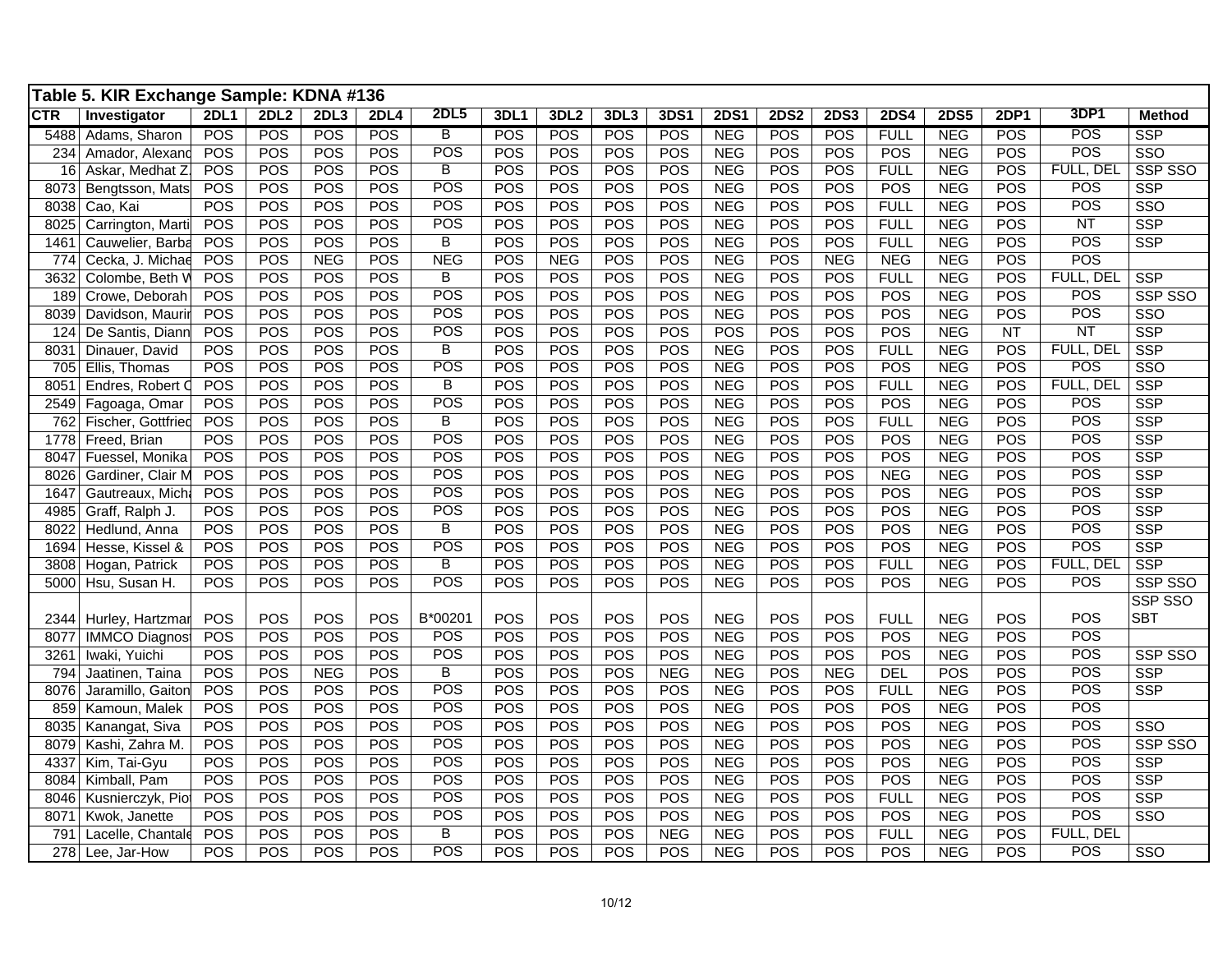|            | Table 5. KIR Exchange Sample: KDNA #136 |             |            |            |             |                         |            |                  |            |             |             |             |             |             |             |             |             |                         |
|------------|-----------------------------------------|-------------|------------|------------|-------------|-------------------------|------------|------------------|------------|-------------|-------------|-------------|-------------|-------------|-------------|-------------|-------------|-------------------------|
| <b>CTR</b> | Investigator                            | <b>2DL1</b> | 2DL2       | 2DL3       | <b>2DL4</b> | <b>2DL5</b>             | 3DL1       | 3DL <sub>2</sub> | 3DL3       | <b>3DS1</b> | <b>2DS1</b> | <b>2DS2</b> | <b>2DS3</b> | <b>2DS4</b> | <b>2DS5</b> | <b>2DP1</b> | 3DP1        | <b>Method</b>           |
| 8069       | Maha, George                            | POS         | POS        | POS        | POS         | B                       | POS        | POS              | POS        | POS         | <b>NEG</b>  | <b>POS</b>  | <b>POS</b>  | <b>FULL</b> | <b>NEG</b>  | POS         | FULL, DEL   | <b>SSP</b>              |
| 8067       | Marino, Susana                          | POS         | <b>POS</b> | POS        | <b>POS</b>  | POS                     | <b>POS</b> | <b>POS</b>       | <b>POS</b> | <b>POS</b>  | <b>NEG</b>  | <b>POS</b>  | <b>POS</b>  | <b>POS</b>  | <b>NEG</b>  | <b>POS</b>  | <b>POS</b>  | SSP SSO                 |
|            |                                         |             |            |            |             |                         |            |                  |            |             |             |             |             |             |             |             | *001/ *002/ |                         |
| 5142       | Marsh, Steven                           | POS         | POS        | <b>POS</b> | POS         | POS                     | POS        | POS              | POS        | POS         | <b>NEG</b>  | <b>POS</b>  | <b>POS</b>  | $*001$      | <b>NEG</b>  | POS         | *004, *003  | <b>SSP</b>              |
| 733        | Mytilineos, Joanr                       | POS         | POS        | POS        | POS         | B                       | POS        | POS              | POS        | <b>POS</b>  | <b>NEG</b>  | <b>POS</b>  | <b>POS</b>  | <b>FULL</b> | <b>NEG</b>  | POS         | POS         | <b>SSP</b>              |
| 5231       | Nelson, Karen                           | POS         | POS        | POS        | POS         | POS                     | POS        | <b>POS</b>       | POS        | <b>POS</b>  | <b>NEG</b>  | <b>POS</b>  | <b>POS</b>  | POS         | <b>NEG</b>  | POS         | POS         |                         |
| 8083       | Nikaein, Afzal                          | POS         | POS        | POS        | POS         | В                       | $*001$     | <b>POS</b>       | POS        | <b>POS</b>  | <b>NEG</b>  | <b>POS</b>  | POS         | $*001$      | <b>NEG</b>  | POS         | POS         | <b>SSP</b>              |
| 1108       | Osada, Masako                           | POS         | POS        | POS        | POS         | <b>NEG</b>              | POS        | POS              | POS        | <b>POS</b>  | <b>NEG</b>  | POS         | <b>POS</b>  | <b>FULL</b> | <b>NEG</b>  | <b>POS</b>  | POS         | $\overline{\text{SSO}}$ |
| 3966       | Permpikul, Vejba                        | POS         | POS        | POS        | POS         | POS                     | POS        | POS              | POS        | <b>POS</b>  | <b>NEG</b>  | <b>POS</b>  | <b>POS</b>  | POS         | <b>NEG</b>  | POS         | POS         | <b>SSP</b>              |
| 8030       | Poulton, Kay                            | POS         | POS        | POS        | POS         | <b>POS</b>              | POS        | POS              | POS        | POS         | <b>NEG</b>  | <b>POS</b>  | POS         | POS         | <b>NEG</b>  | <b>POS</b>  | POS         | SSO                     |
| 8050       | Raja, Rajalingam                        | POS         | POS        | POS        | POS         | B                       | POS        | POS              | POS        | POS         | <b>NEG</b>  | POS         | <b>POS</b>  | <b>FULL</b> | <b>NEG</b>  | <b>POS</b>  | POS         | <b>SSP</b>              |
| 3753       | Reed, Elaine F.                         | POS         | POS        | POS        | POS         | POS                     | POS        | POS              | POS        | <b>POS</b>  | <b>NEG</b>  | <b>POS</b>  | <b>POS</b>  | POS         | <b>NEG</b>  | POS         | POS         | SSP SSO                 |
| 3798       | Reinsmoen, Nan                          | POS         | POS        | POS        | POS         | POS                     | POS        | POS              | POS        | <b>POS</b>  | <b>NEG</b>  | <b>POS</b>  | <b>POS</b>  | POS         | <b>NEG</b>  | POS         | POS         |                         |
| 8060       | Rost, Klein &                           | POS         | POS        | POS        | POS         | <b>POS</b>              | POS        | <b>POS</b>       | POS        | POS         | <b>NEG</b>  | POS         | POS         | POS         | <b>NEG</b>  | POS         | POS         | $\overline{\text{SSO}}$ |
| 4251       | Schiller, Jennifer                      | POS         | POS        | POS        | POS         | POS                     | POS        | POS              | POS        | <b>POS</b>  | <b>NEG</b>  | POS         | <b>POS</b>  | POS         | <b>NEG</b>  | <b>POS</b>  | POS         | SSO                     |
| 3410       | Schroeder, M.L                          | POS         | POS        | POS        | POS         | B                       | POS        | <b>POS</b>       | POS        | <b>POS</b>  | <b>NEG</b>  | POS         | <b>POS</b>  | <b>FULL</b> | <b>NEG</b>  | <b>POS</b>  | POS         | <b>SSP</b>              |
|            |                                         |             |            |            |             | B*009/                  |            |                  |            |             |             |             |             |             |             |             |             |                         |
| 1426       | Senitzer, David                         | POS         | POS        | POS        | POS         | $*016$                  | *01502     | POS              | POS        | <b>POS</b>  | <b>NEG</b>  | POS         | POS         | <b>FULL</b> | <b>NEG</b>  | POS         | $*003$      | <b>SSP</b>              |
| 8085       | Shalini, Pereira                        | POS         | POS        | POS        | POS         | POS                     | POS        | POS              | POS        | <b>POS</b>  | <b>NEG</b>  | POS         | POS         | POS         | <b>NEG</b>  | POS         | POS         |                         |
| 702        | Spannagl, Micha                         | POS         | POS        | POS        | POS         | POS                     | POS        | <b>POS</b>       | POS        | <b>POS</b>  | <b>NEG</b>  | <b>POS</b>  | <b>POS</b>  | POS         | <b>NEG</b>  | POS         | POS         | SSP SSO                 |
| 2518       | Tambur, Anat                            | POS         | POS        | POS        | POS         | POS                     | POS        | POS              | POS        | POS         | <b>NEG</b>  | <b>POS</b>  | POS         | POS         | <b>NEG</b>  | POS         | POS         | SSO                     |
| 769        | Tavoularis, Sofia                       | POS         | POS        | POS        | POS         | <b>POS</b>              | POS        | POS              | POS        | POS         | <b>NEG</b>  | <b>POS</b>  | <b>POS</b>  | <b>FULL</b> | <b>NEG</b>  | POS         | POS         | SSP SSO                 |
| 5451       | Tilanus, Marcel C                       | POS         | POS        | POS        | POS         | <b>POS</b>              | POS        | POS              | POS        | POS         | <b>NEG</b>  | POS         | POS         | POS         | <b>NEG</b>  | <b>POS</b>  | POS         | SSO                     |
| 8024       | Trowsdale, John                         | POS         | POS        | POS        | <b>NT</b>   | <b>POS</b>              | POS        | <b>NT</b>        | <b>NT</b>  | <b>POS</b>  | <b>NEG</b>  | POS         | <b>POS</b>  | WT          | <b>NEG</b>  | POS         | FULL, DEL   | <b>SSP</b>              |
| 5462       | Turner, E.V.                            | POS         | POS        | POS        | POS         | B                       | POS        | POS              | POS        | <b>POS</b>  | <b>NEG</b>  | <b>POS</b>  | <b>POS</b>  | <b>FULL</b> | <b>NEG</b>  | POS         | <b>POS</b>  | <b>SSP</b>              |
| 8053       | Tyan, Fernandez                         | POS         | POS        | POS        | POS         | $\overline{\mathsf{B}}$ | POS        | <b>POS</b>       | POS        | POS         | <b>NEG</b>  | POS         | <b>POS</b>  | <b>FUL</b>  | <b>NEG</b>  | <b>POS</b>  | POS         | SSP SSO                 |
| 8028       | Uhrberg, Markus                         | POS         | POS        | POS        | <b>NT</b>   | POS                     | POS        | POS              | <b>NT</b>  | <b>POS</b>  | <b>NEG</b>  | POS         | POS         | POS         | <b>NEG</b>  | <b>NT</b>   | NT          | <b>SSP</b>              |
| 3775       | Vidan-Jeras, Blai                       | POS         | POS        | POS        | <b>POS</b>  | B                       | POS        | POS              | POS        | POS         | <b>NEG</b>  | <b>POS</b>  | POS         | POS         | <b>NEG</b>  | POS         | POS         |                         |
| 8023       | Vilches, Carlos                         | POS         | POS        | POS        | POS         | POS                     | POS        | POS              | POS        | POS         | <b>NEG</b>  | POS         | <b>POS</b>  | <b>FULL</b> | <b>NEG</b>  | POS         | FULL, DEL   |                         |
| 1466       | Yu, Neng                                | POS         | POS        | POS        | POS         | <b>POS</b>              | POS        | <b>POS</b>       | POS        | POS         | <b>NEG</b>  | POS         | <b>POS</b>  | POS         | <b>NEG</b>  | <b>POS</b>  | <b>POS</b>  | <b>SSP</b>              |
| 5282       | Yu, Neng                                | POS         | POS        | POS        | POS         | <b>POS</b>              | POS        | POS              | POS        | POS         | <b>NEG</b>  | POS         | <b>POS</b>  | POS         | <b>NEG</b>  | <b>POS</b>  | <b>POS</b>  | <b>SSP</b>              |
|            | 713 Zachary, Andrea                     | POS         | POS        | POS        | POS         | <b>POS</b>              | POS        | POS              | POS        | POS         | <b>NEG</b>  | POS         | <b>POS</b>  | POS         | <b>NEG</b>  | <b>POS</b>  | POS         | SSP SSO                 |